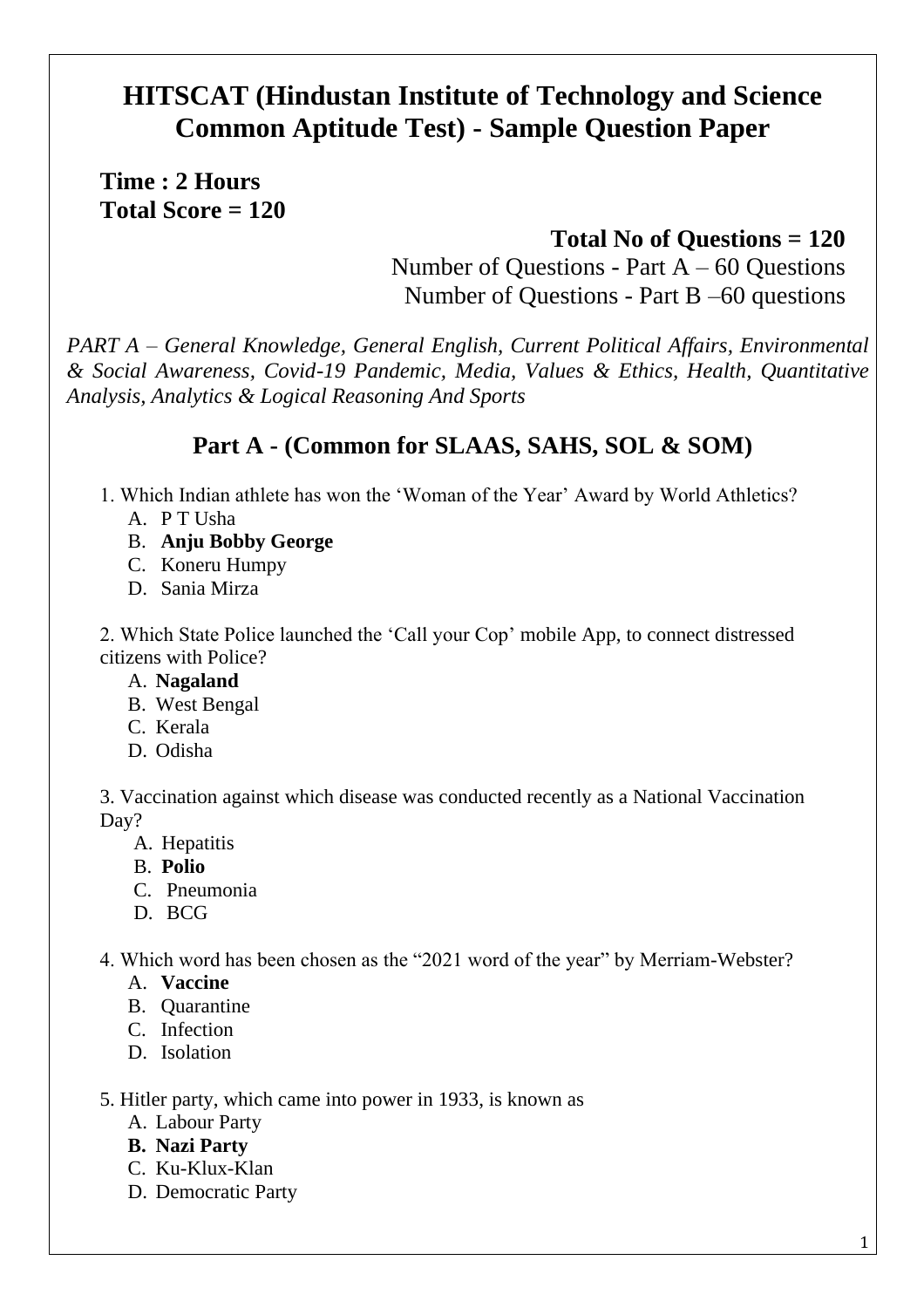#### 6. ICAO stands for

#### A. **International Civil Aviation Organization**

- B. Indian Corporation of Agriculture Organization
- C. Institute of Company of Accounts Organization
- D. None of the above.
- 7. India has largest deposits of \_\_\_\_ in the world.
	- A. Gold
	- B. Copper
	- C. M**ica**
	- D. None of the above

#### 8. How many Lok Sabha seats belong to Tamil Nadu?

- A. **39**
- B. 25
- C. 30
- D. 17

#### 9. Kiran Bedi received which award for exemplary government service

#### A. **Magsaysay Award**

- B. Padma shree
- C. Padma vibushan
- D. Great women police award

#### 10. Logarithm tables were invented by

- **A. John Napier**
- B. John Doe
- C. John Harrison
- D. John Douglas

#### 11. With which sport is the Santosh trophy associated?

- A. Basketball
- B. **Football**
- C. Hockey
- D. Golf
- 12. Joule is the unit of
	- A. Temperature
	- B. Pressure
	- C. **Energy**
	- D. Heat

#### 13. The headquarter of International Atomic Energy Agency (IAEA) are situated at

- **A. Vienna**
- B. Geneva
- C. Rome
- D. Paris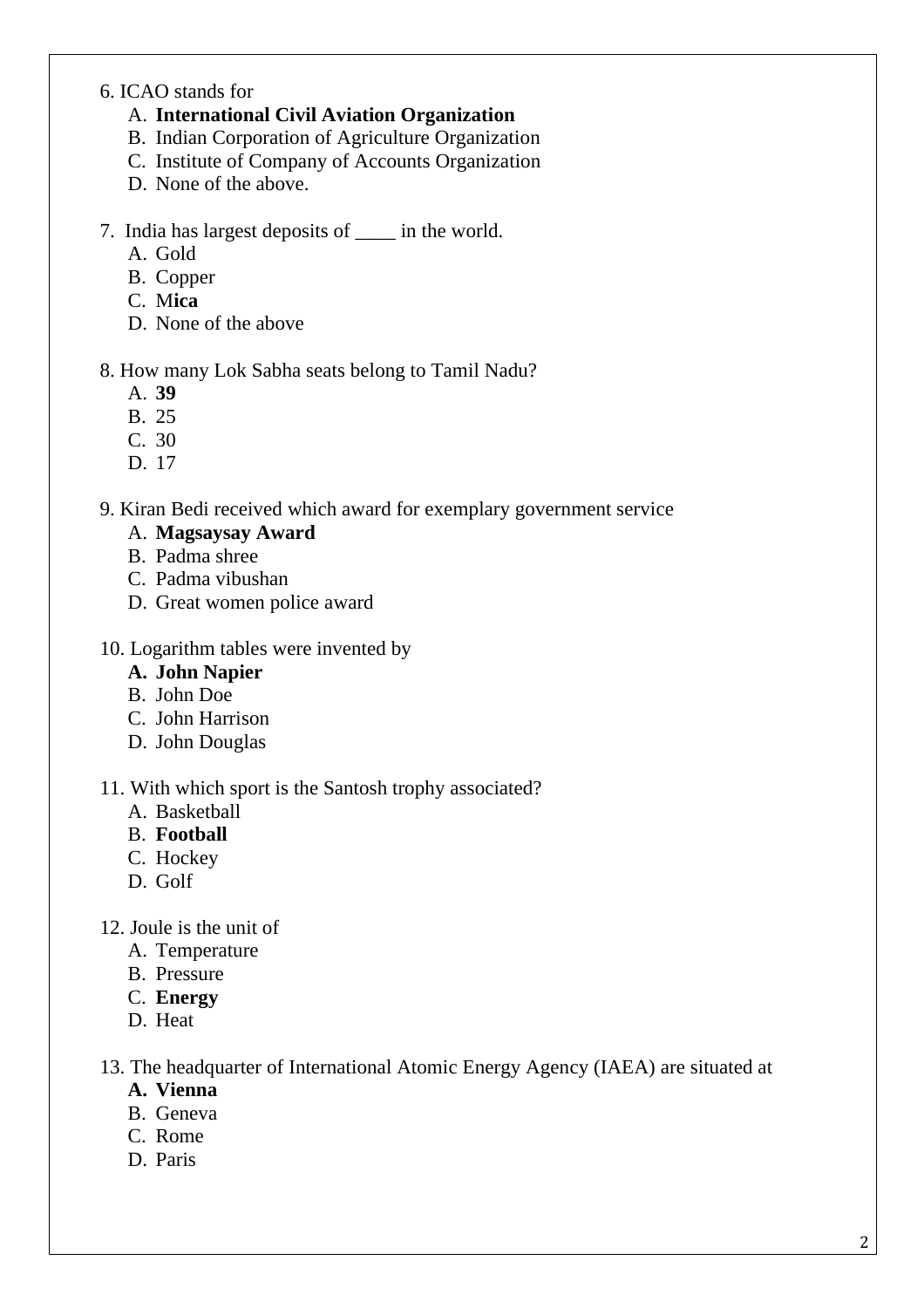#### 14. The Scottish bacteriologist who discovered penicillin was

- **A. Alexander Fleming**
- B. Albert Einstein
- C. Archimeder
- D. Aryabhatta
- 15. Ranjit trophy is associated with
	- A. Badminton
	- **B. Cricket**
	- C. Lawn tennis
	- D. Table tennis

#### **Directions 16 to 20: Read the passage carefully and answer the following questions:**

**Influence** is a very powerful effect that plays a crucial role to guide our actions and development and when an individual affects the behavior of the masses, it becomes essential to know what makes that person so different from the rest. Let's go through the profiles of these three people who rose from **humble** beginnings to occupy great positions in the society.

The appointment of **Google's new CEO, Sundar Pichai**, an IITian from India, created history and influenced billions this year. Pichai grew up in Chennai. He was a shy lad who did his engineering from IIT Kharagpur and then took a flight to Stanford on scholarship with a plan to get a PhD in Materials Science and Semiconductor Physics. However, his **destiny** too had some plans different than he aspired. Hence, he dropped out of the program and joined Google in 2004 via Silicon Valley and McKinsey. In Google, he drew attention with his thrilling idea to build Google's own browser. Apart from Chrome, Pichai had led the innovative efforts for many other Google's products including Chrome OS, which became a huge success. Pichai also supervised Google's other core efforts like Gmail, Google Maps and Google Drive. As a CEO, he is **self-deprecating**, supportive and graceful at navigating political minefields which influence not only his fans but his rivals equally.

16. Find the word most similar in meaning to the words as used in the passage: influence

- A. Introduce
- **B. [Impact](javascript:void(0);)**
- C. [Unsupportive](javascript:void(0);)
- D. [Uncaring](javascript:void(0);)
- 17 − Humble
	- A. [Way](javascript:void(0);)
	- B. [Objective](javascript:void(0);)
	- **C. [M](javascript:void(0);)odest**
	- D. [Plan](javascript:void(0);)

#### 18 – **Destiny** means

- A. [Impossible](javascript:void(0);)
- B. [Impractical](javascript:void(0);)
- C. [Unimportant](javascript:void(0);)
- **D. [Fate](javascript:void(0);)**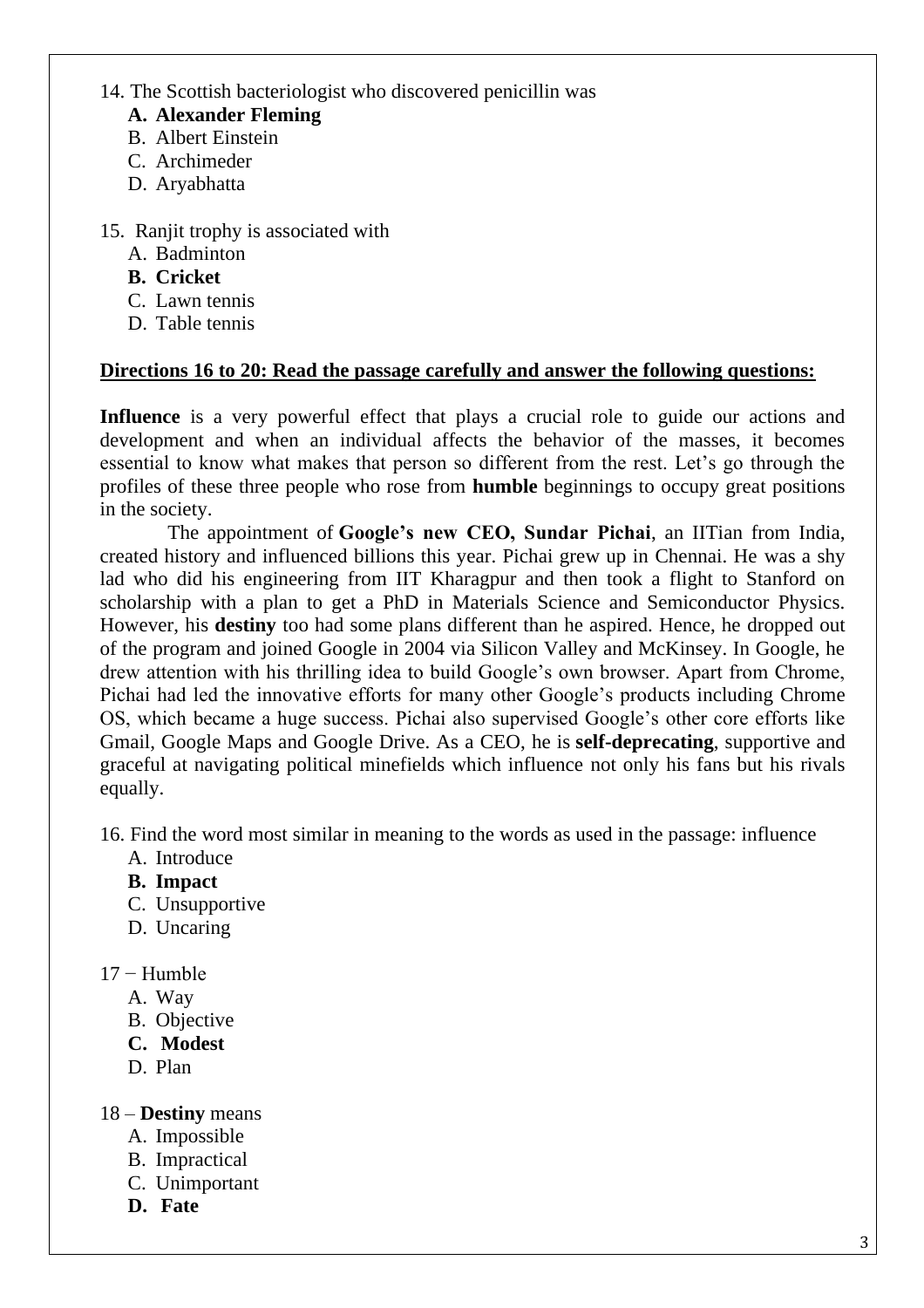19 −Success.

- A. **Victory**
- B. Goodness
- C. Trustful
- D. [Praying](javascript:void(0);)

20. Antonym of: Activism

- A. [Action](javascript:void(0);)
- B. [Method](javascript:void(0);)
- C. [Policy](javascript:void(0);)
- **D. [Passivis](javascript:void(0);)m**

21. Which was the occupation of the following famous people: Leonardo da Vinci, Pablo Picasso, Vincent Van Gogh?

- A.Musician
- B. **Painter**
- C. Carpenter
- D.Dancers
- 22. What type of tree do dates grow on?
- A. Coconut
- B. Pine
- **C. Palm**
- D. Birch

23. How many planets are there in our solar system?

- A. 7
- **B. 8**
- C. 9
- D. 5

24.What is the most popular sport throughout the world?

- **A. Soccer**
- B. Cricket
- C. Volleyball
- D. Football
- 25. What is the hottest continent on Earth?
- A. Asia
- B. Europe
- **C. Africa**
- D. South America
- 26. Odd One Out
- A. **Television**
- B. History
- C. Science
- D. Math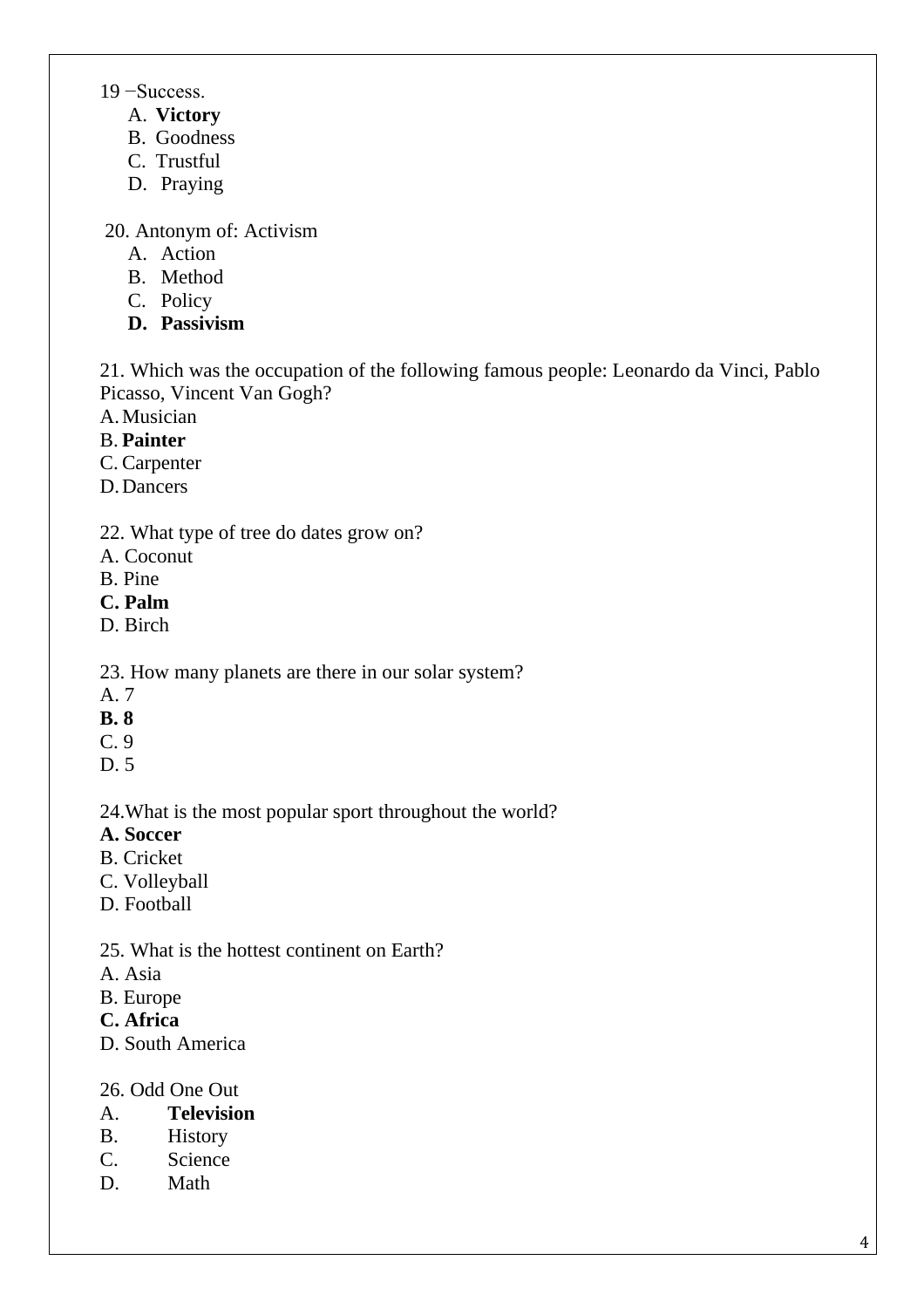### 27. LPG (Liquefied Petroleum Gas) is mainly a mixture of which gases?

### A. **Propane + Butane**

- B. Methane + Ethane
- C. Ethane + Isobutane
- D. None of the above

#### 28. Which instrument is used for measuring wind speed?

A. *Barometer*

#### B. **Anemometer**

- C. Anemometer
- D. None of the above

30. Ram showed an old man and said, "His son is my son's uncle". How is the old man related to Ram?

- (1) **Father**
- (2) Grandfather
- (3) Brother
- (4) Uncle

#### 31. The first Indian Nobel Prize winner was:

(1) Rabindranath Tagore

#### **(2) C.V.Raman**

- (3) Hargovind Khurana
- (4) Mother Teresa

#### 32. Where will you find Ventricle in the human body?

- (1) Kidney
- (2) Lungs
- (3) Brain
- **(4) Heart**
- 33. Find odd one out:
- **(1) Excel**
- (2) Mouse
- (3) Desktop
- (4) Key

34. Who was the first Indian to be crowned "Miss World"?

- (1) Aishwarya Rai
- (2) Priyanka Chopra
- (3) Sushmit Sen
- **(4) Reita Faria**
- 35) ASEAN is headquartered at
- (A) Male
- (B) Kathmandu
- **(C) Jakarta**
- (D) Kuala Lumpur
- 36) Where does Palk Strait Lie?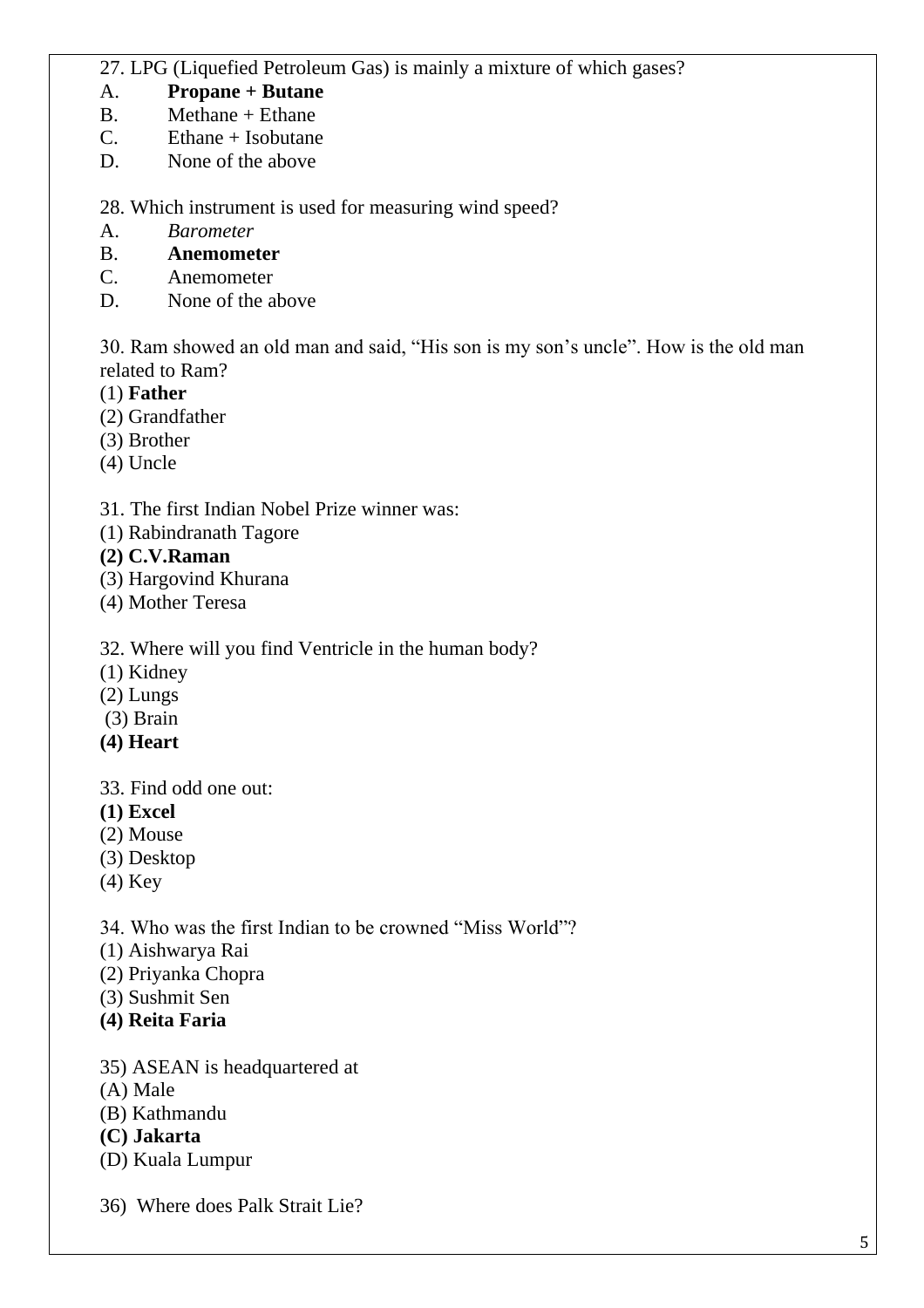#### A) **India and Sri Lanka.**

B) India and Burma

C) Burma and Thailand

D) India and Arabia

37) Which is the popular name for the Indian islands on the Arabian Sea?

A. Palk Islands

B. **Lakshadweep Islands.**

- C. Nicobar Islands
- D. Mali Islands

38) Which is the oldest mountain range in India?

- A. Siwalik mountains
- B. Kodai Mountains
- C. **Aravali Mountain**
- D. Nilgris Mountain

39. What is the landmass, which is surrounded by water in three sides known as?

- A. **Peninsula.**
- B. True Islands
- C. False Islands
- D. Paraguay islands

40. Which is the longest dam in India?

- A. Tehri Dam
- B. Tenali Dam
- C. Mettur Dam
- D. **Hirakud Dam**

# **PART B**

*Part B – Domain Specific MCQ's from SLAAS, SOM, SOL & SAHS*

## **School of Liberal Arts & Applied Sciences (SLAAS – BA, B.Sc., B.C.A., BCA)**

- 1. What is the main cause of all economic problems?
- A. Abundance
- B. Convenience
- **C. Scarcity**
- D. None of these

2. John showed an old man and said "his son is my son's uncle". How is the old man related to John?<sup>[1]</sup>

- **(A) Father**
- (B) Grandfather
- (C) Brother
- (D) Uncle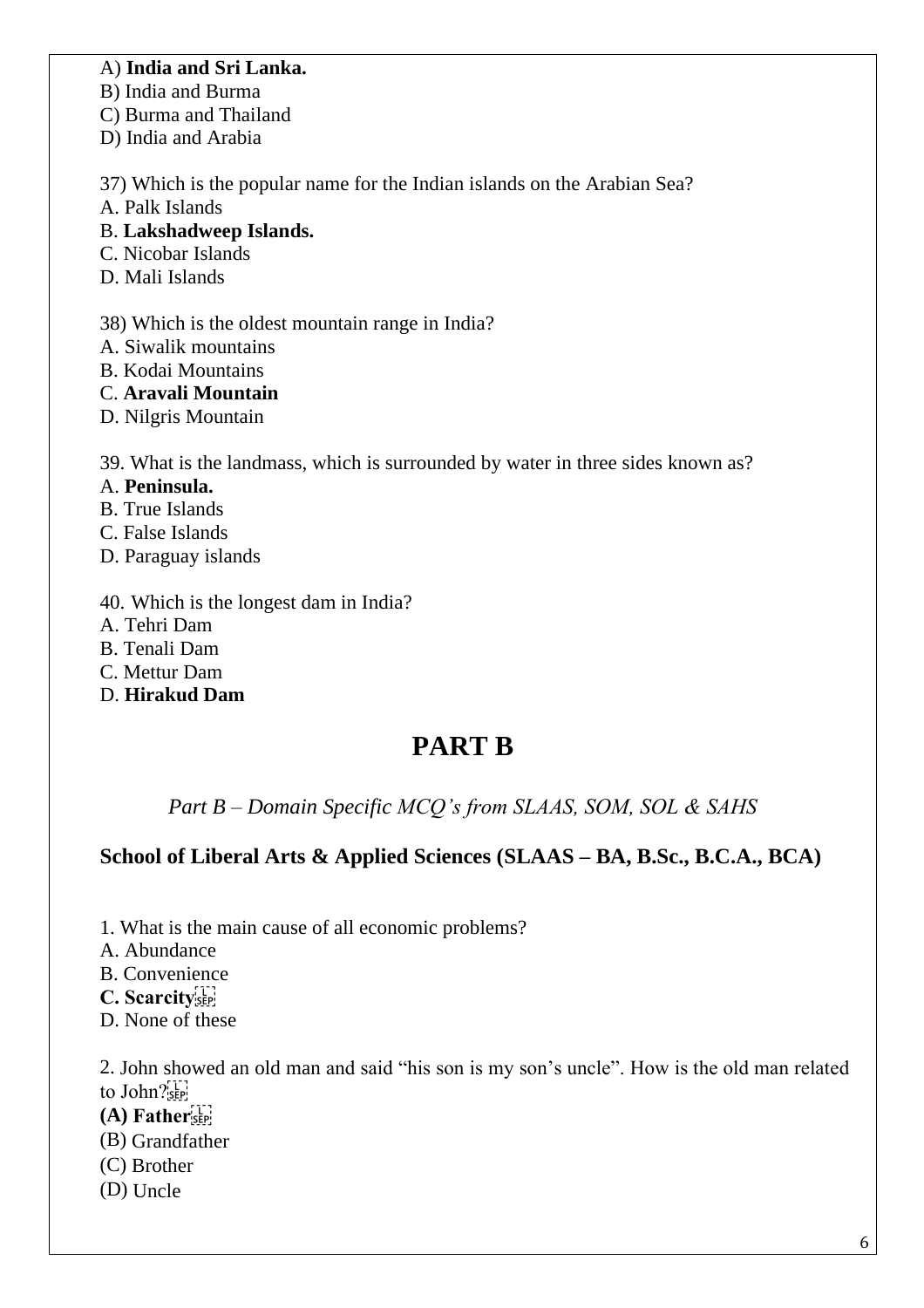3. Psychology is the scientific study of the

**(A)** Mind only

**(B) Mind and behavior**

**(C)** Mind, brain and soul

**(D)** Soul, spirit and mind

4.Who is the Supreme Commander of armed forces is the

(A) The Prime Minster

**(B) The President** 

(C) Defense Minister

(D) Home Minister

5. The live telecasting of real time program through internet is known as \_\_\_

**(A) Web casting** 

(B) Web hostings

(C) Data manipulation

(D) None of the above

6. The pressure level of sound is measured by

(A) Frequency

**(B) Decibels** 

(C) Analog

(D) Digital

7. How can an antivirus protect your device?

(A) It can protect it from overheating

(B) It can increase its performance

**(C) It can prevent data from getting corrupt**

(D) It can backup data.

8. Which one of the following shortcut keys is used to paste a file?

 $(A)$  Ctrl + c

 $(B)$  Ctrl + p

**(C) Ctrl + v** 

(D) Ctrl +  $x$ 

9. Computerized railway reservation system is an example of

 $(A)$  Offline application  $\sum_{s \in P_1}$ 

**(B) Online application** 

(C) Both a and b

(D) None of the above

10. Which are the two houses of the Parliament?

(A) The Rajya Sabha and Lok Assembly

**(B) The Rajya Sabha and Lok Sabha** 

(C) The Lower house and Lok Sabha

(D) The Rajya Sabha and Upper house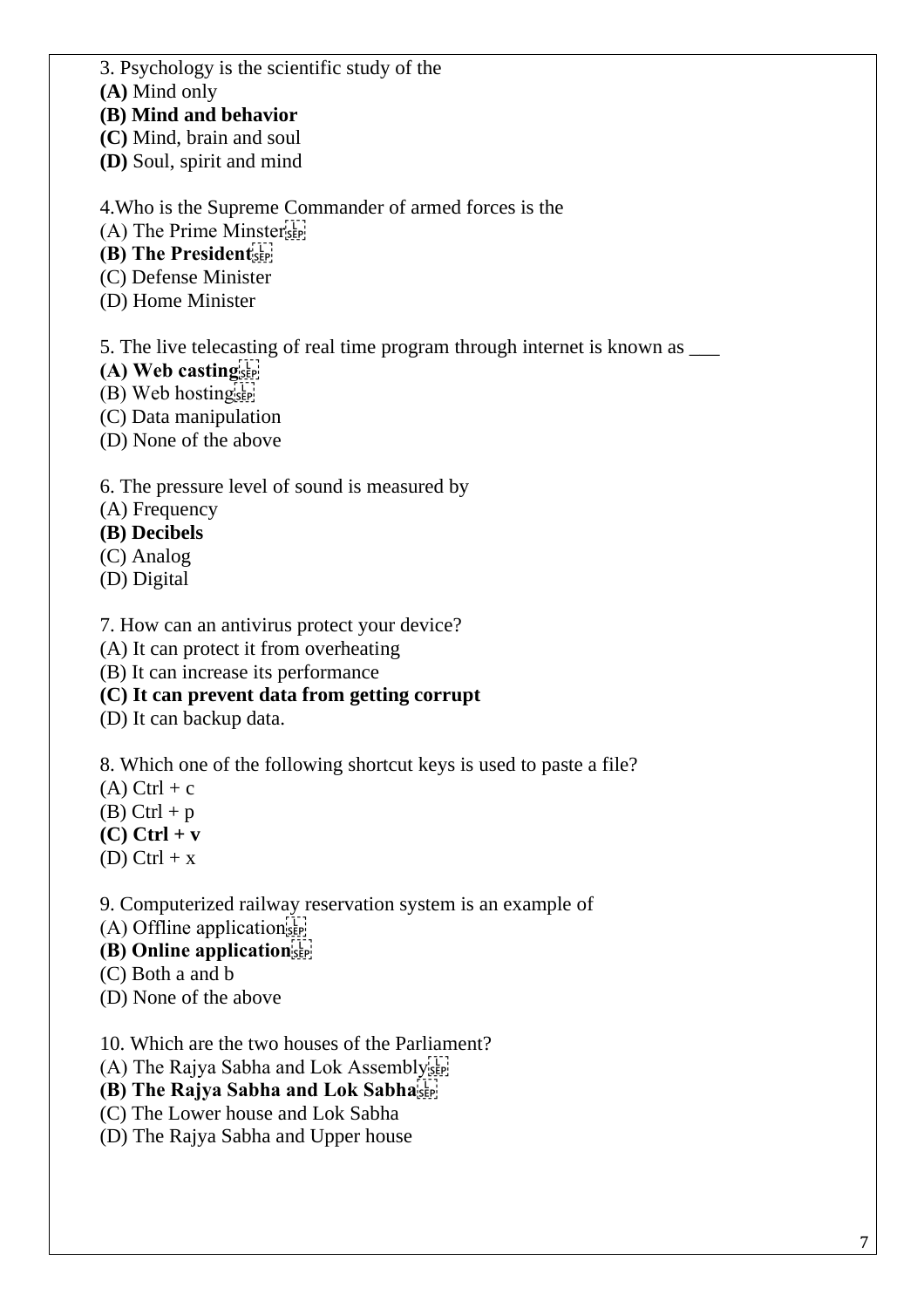- 11. Where will you find Ventricle in the human body?
- (A) Kidney
- (B) Lungs
- (C) Brain
- **(D) Heart**
- 12. In the context of Economics, GDP stands for
- (A) General Domestic Produce
- **(B) Gross Domestic Product**
- (C) General Distribution of Production
- (D) Global and Domestic Product

13. When a body falls freely towards the earth, then its total energy

- $(A)$  Increases  $\frac{1}{25}$
- $(B)$  Decreases  $\frac{1}{15}$
- **(C) Remains constant**
- (D) First increases and then decreases  $\frac{1}{15}$

14. Which Country will host Cricket World Cup in 2023?

- (A) England
- (B) Australia
- **(C) India**
- (D) South Africa
- 15. Which state has the largest population?
- **(A) Uttar Pradesh**
- (B) Maharashtra
- (C) Bihar
- (D) Andhra Pradesh

16. Which is the largest coffee-producing state of India?

- (A) Kerala
- (B) Tamil Nadu
- **(C) Karnataka**
- (D) Arunachal Pradesh

17. India is a federal union comprising twenty-eight states and how many union territories

- (A) 6
- (B) 2
- **(C) 8**
- (D) 9

18. My next pet was a pigeon, the most revolting bird to look at, with his feathers pushing through the wrinkled scarlet skin, mixed with the horrible yellow down that covers baby pigeons and makes them look as though they have been peroxiding their hair. Because of his repulsive and obese appearance, we called him Quasimodo. Since he had an unorthodox upbringing, without parents to teach him, Quasimodo became convinced that he was not a bird at all, and refused to fly. He walked everywhere. He was always eager to join us in anything we did. He would even try to come for walks with us. So you had to either carry him on your shoulder, which was risking an accident to your clothes, or else you let him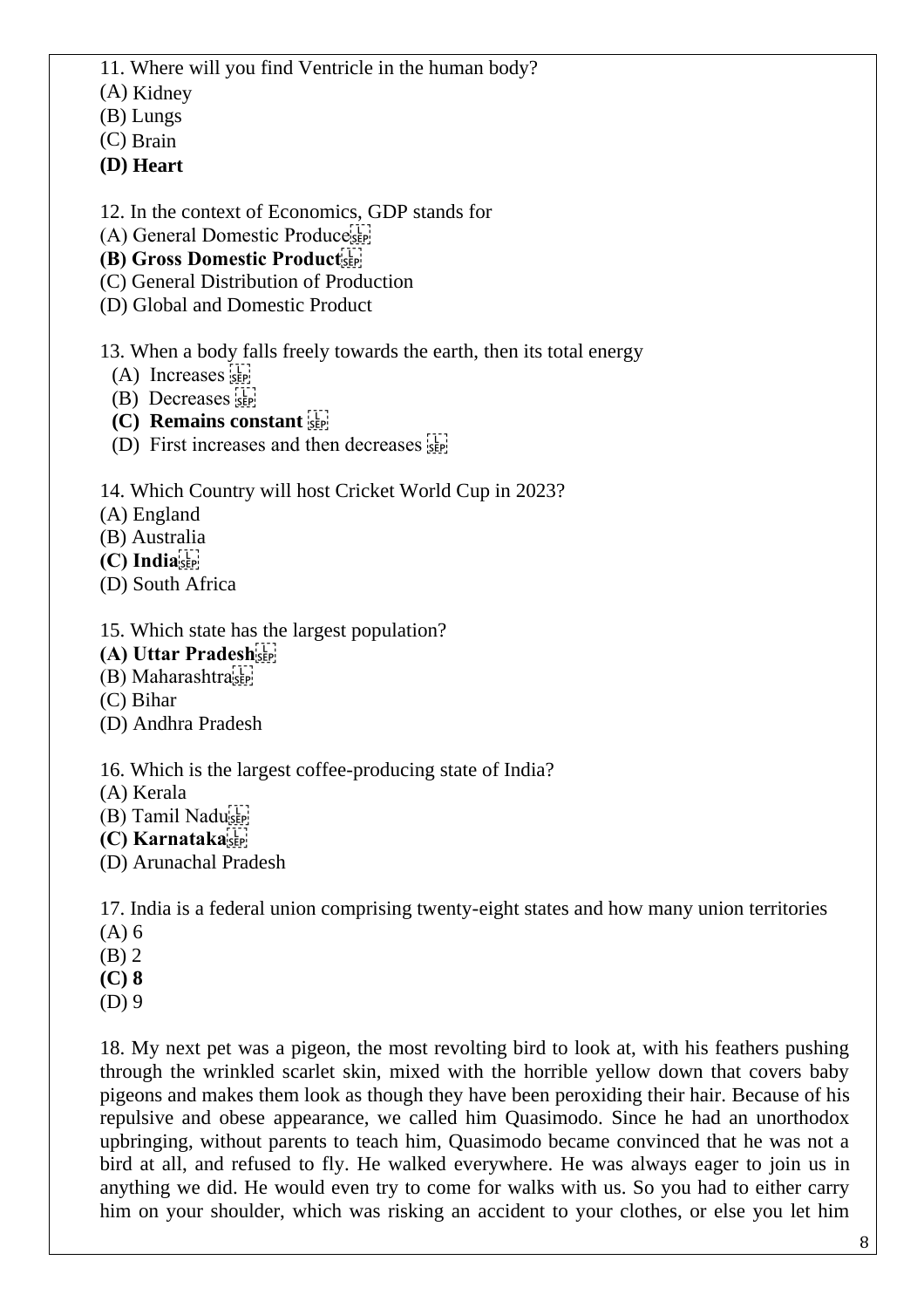walk behind. If you let him walk, then you had to slow down your own pace to suit his, for should you get too far ahead you would hear the most frantic and imploring coos and turn around to find Quasimodo running desperately after.

The narrator described the pigeon as a revolting bird because:

#### **(A) It could not fly**

(B) It has to be carried everywhere<sup>[11]</sup>

- (C) It had wrinkled skin covered with yellow feathers
- (D) It was fat

19. I was seven – year old. I had lived at the same place for all of my life but we were moving. We were moving from the farm with all of its animals, with its memories of searching for chicken eggs and with the black and white cows that had to be milked each day. We were going from the place of scrub pines, of pastures, of irrigation ditches to an unknown, unknowable place, far, far away. We had worked hard to get ready. Finally, dad piled all of us into the car. As we began to drive away, I looked out of the rear window of the car. As I looked back, I saw my dog and my cats. I could not see my horse. I asked my father what would happen to these pets. All that dad could tell me was that they had to remain there, that they could not come with us. There was no explanation – merely the declaration that we must go. I was bitterly disappointed, so disappointed that this memory is still seared into me. Forty – three years later, why could my father not change this? I could not understand then but I do now. But still don't understand why there was no explanation.

His regret at that time was that...

- (A) He would miss his books
- **(B) He would miss his pets**
- (C) He would miss his games
- (D) He would miss his friends

20. Smoking is the single largest preventable cause of death worldwide. It is killing about 5.4 million people a year worldwide — an average of one person every six seconds. It is alarming that inspire of this smoking is increasing among the youth of India. According to World Bank study India, Indonesia and China are the only countries in the world where incidence of smoking is going up. It is increasing not only in cities but also in towns and villages. Higher education groups are also taking to smoking more readily. Since smoking enjoys social acceptance, it is easy to get cigarettes. What starts as an experiment, soon turns into a habit. It is difficult to give up smoking because unlike other drugs, craving for it is immediate. Nicotine in cigarettes brings structural changes in brain. Its non-availability can cause symptoms of agitation. Smoking also has a strong associational aspect. People smoke while reading, after meals or with a cup of coffee.

Nicotine brings out some changes in the brain, they are:

- (A) Physical changes
- **(B) Structural changes**
- (C) Mental changes
- (D) Atmospheric changes

# **School of Allied Health Sciences (SAHS)**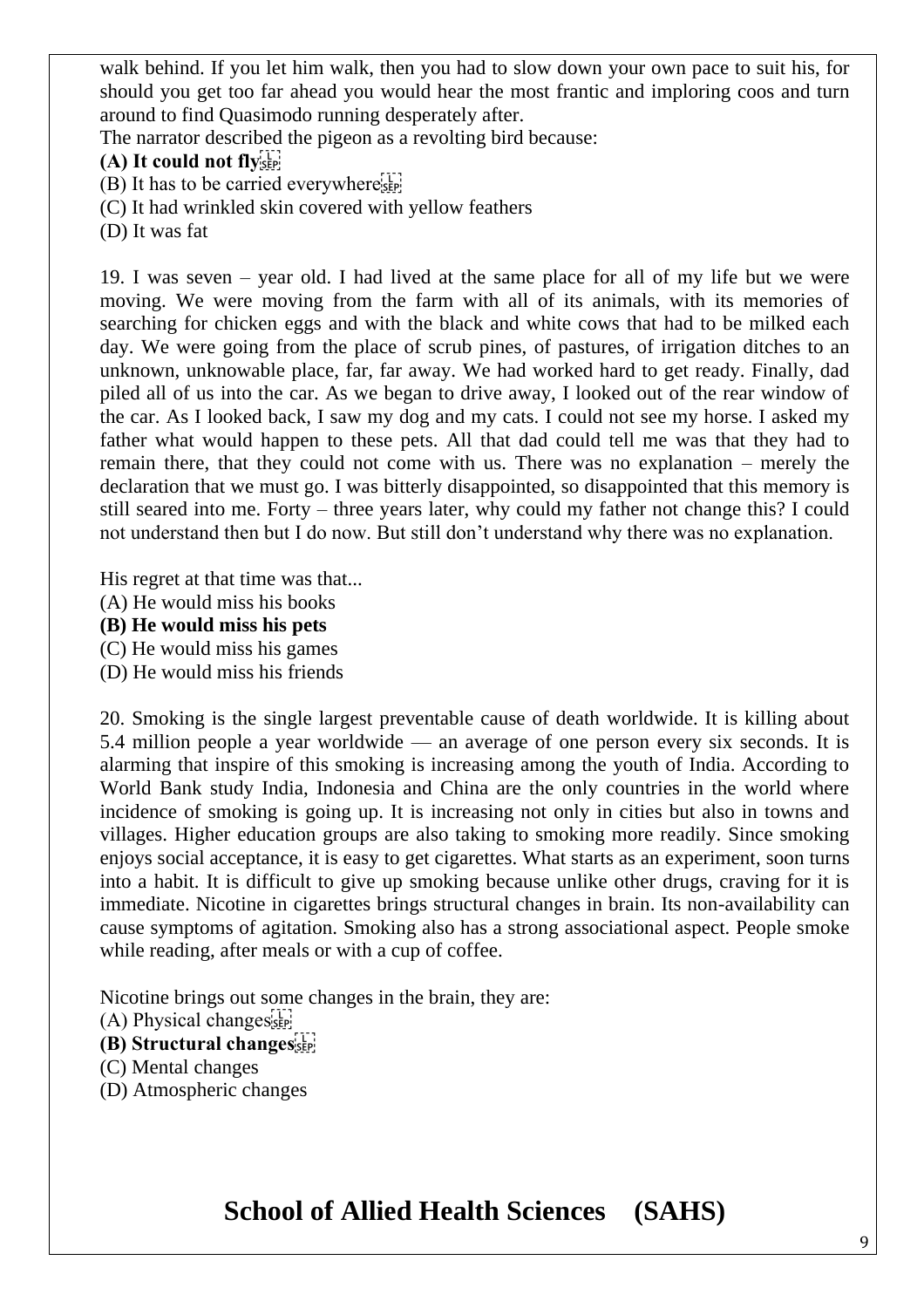1. The site of photosynthesis in the cells of a leaf is

(a) **chloroplast**

(b) mitochondria

(c) cytoplasm

(d) protoplasm

2. Which region of the alimentary canal absorbs the digested food?

(a) Stomach

(b) Small intestine

(c) **Large intestine**

(d) Liver

3. The contraction and expansion movement of the walls of the food pipe is called:

(a) translocation

(b) transpiration

(c) **peristaltic movement**

(d) digestion

4. The breakdown of pyruvate to give carbon di-oxide, water and energy takes place in (a) cytoplasm

### (b) **mitochondria**

- (c) chloroplast
- (d) nucleus

5. The respiratory pigment in human beings is:

(a) carotene

(b) chlorophyll

- (c) **haemoglobin**
- (d) mitochondria

6. Name the tube, which connects the kidneys to the urinary bladder.

- (a) Urethra
- (b) Nephron
- (c) Tubule
- (d) **Ureter**

7. The procedure used for cleaning the blood of a person by separating urea from it is called:

(a) osmosis

- (b) filtration
- (c) **dialysis**
- (d) double circulation

8. Response of plant roots towards water is called:

(a) Chemotropism

b) Phototropism

- (c) **Hydrotropism**
- (d) Geotropism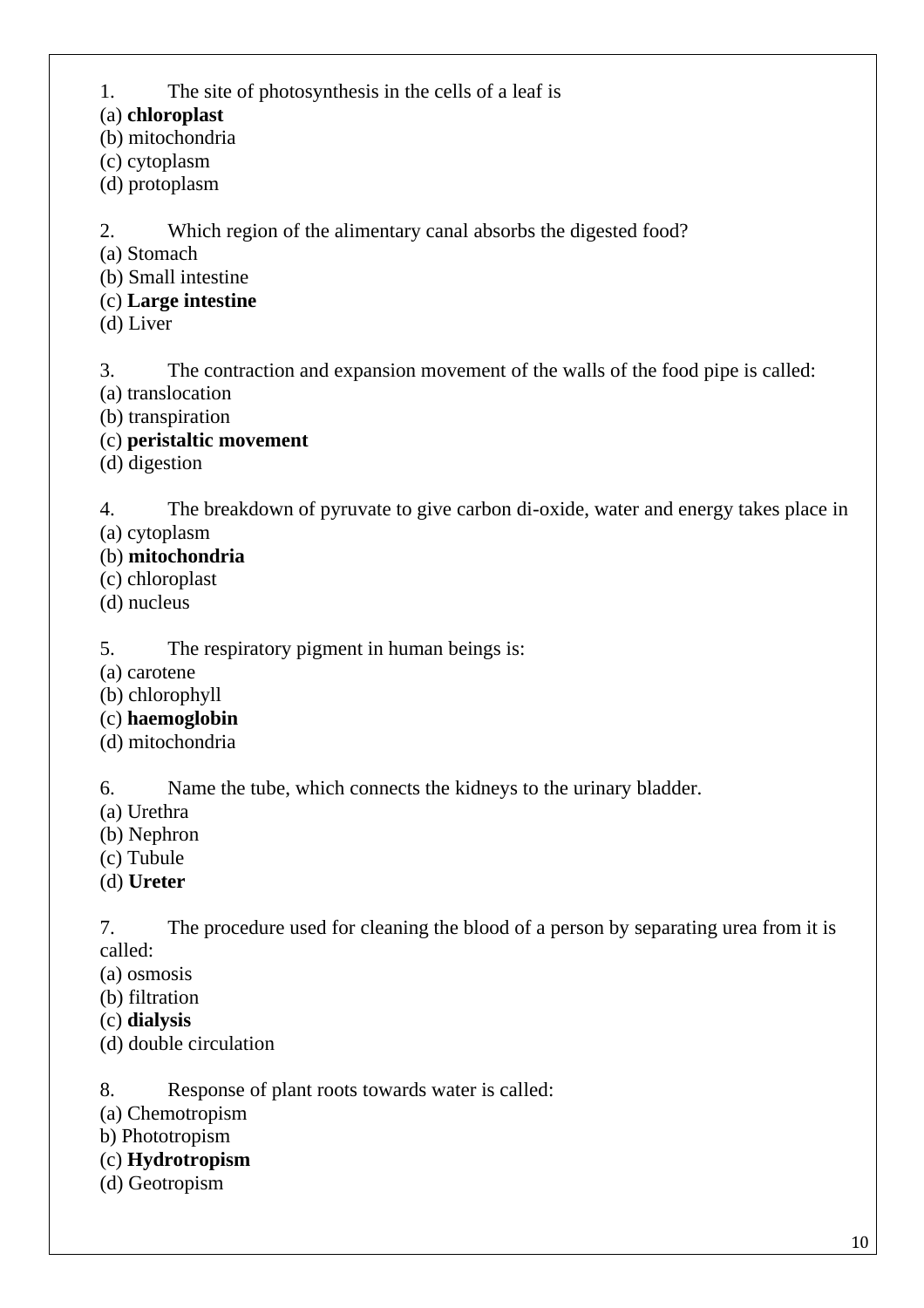9. Any change in the environment to which an organism responds is called

### (a) **stimulus**

(b) coordination

- (c) response
- (d) hormone

10. The longest fiber on the cell body of a neuron is called

- (a) sheath
- (b) cytoplasm
- (c) **axon**
- (d) dendrites

11. WHO designated variant B.1.1.529 a variant of concern, named Omicron. 2. Omicron is more transmissible compared to other variants, including Delta. Which of the following statements is/are correct?

A. **Only 1**

B. Only 2

C. Both 1 and 2

D. Neither 1 nor 2

# **12. Which of the following statement(s) is/are correct about Aspergillosis?**

- A. It is an infection.
- B. It is an allergic reaction
- C. It is a fungal growth.
- D. All the above

# **13. Which of the following is/are the symptoms of Black Fungus?**

- 1. Facial Swelling
- 2. Nasal Congestion
- 3. Headache
- A. Only 1
- B. Both 2 and 3
- C. Only 2
- D**. 1, 2 and 3**

# **14. Which of the following are the causes of Yellow Fungus infection?**

- 1. Poor hygiene
- 2. Moisture and heat
- 3. Contaminated food
- 4. Overuse of steroids
- A. 1 and 4
- B. 2, 3 and 4
- C. 1, 2 and 3
- D**. 1, 2, 3 and 4**

## **15. Which of the following statements regarding Isolation during COVID-19 is/are correct?**

1. It is used for people suffering from COVID-19 symptoms or who have tested positive for the virus.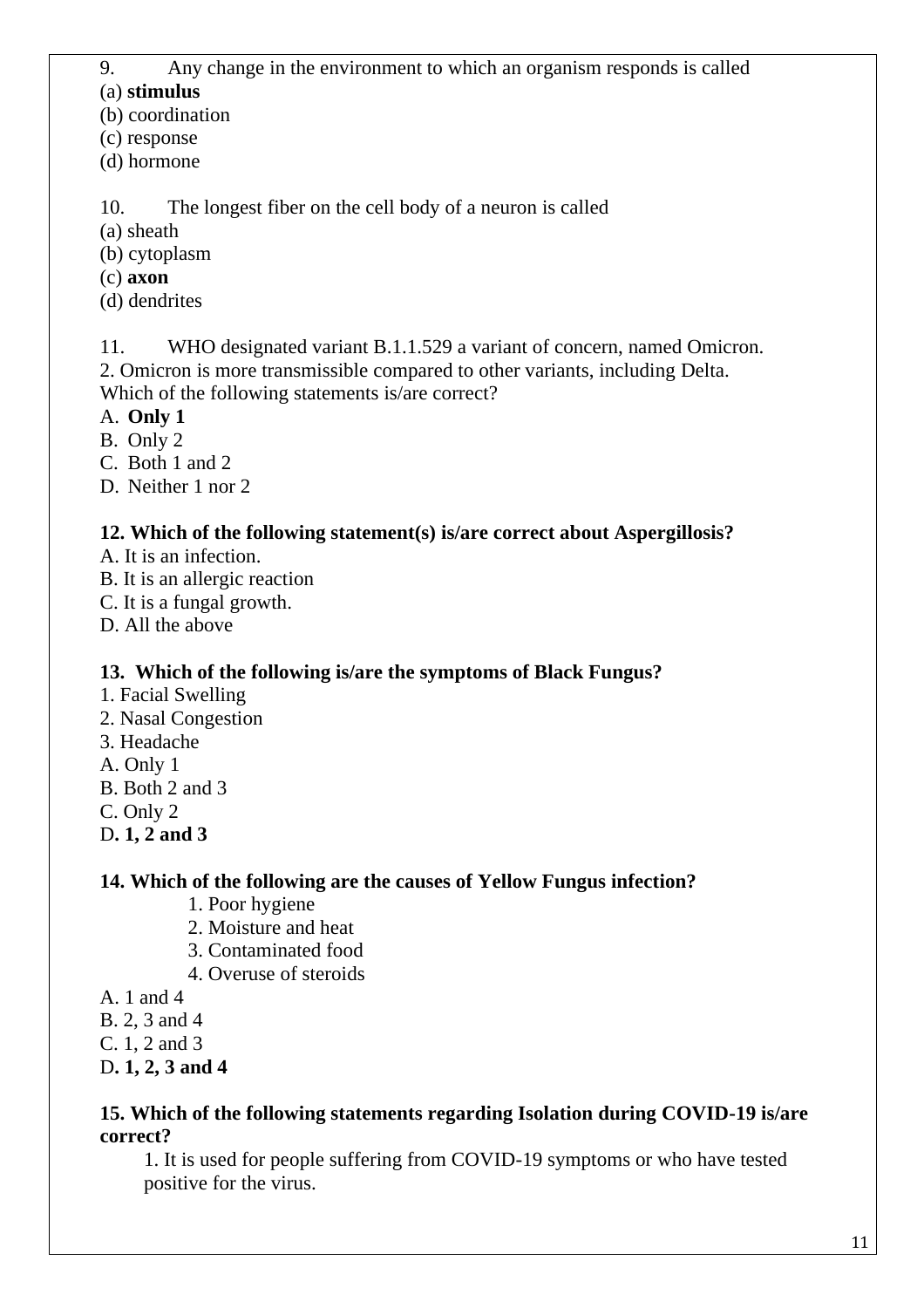2. In isolation means being separated from other people, mainly in a medical facility where you can receive clinical care.

A. Only 1

- B. Only 2
- C. **Both 1 and 2**

D. Neither 1 nor 2

### **16. In India, when did the second phase of COVID-19 vaccination start?**

- A. December 2020
- B. January 2021
- C. February 2021
- D. **March 2021**

#### **17. Consider the following statements.**

- 1. When a virus does not change is called a mutation.
- 2. A virus with one or more new mutations is known as a "variant" of the original virus. Which of the following statements is/are correct?
- A. Only 1
- B. **Only 2**
- C. Both 1 and 2
- D. Neither 1 nor 2

#### **18. . Thailand announced that it has proceeded to test its novel coronavirus vaccine on which animal/bird?**

- A. **Monkeys**
- B. Lizards
- C. Hens
- D. Kites

#### 19. The chronic use of alcohol may lead to:

- (A) Hepatitis B
- (B) **Cirrhosis**
- (C) AIDS
- (D) Pneumonia

20. Which organ is called the graveyard of RBCs?

- (A) **Spleen**
- (B) Liver
- (C) Pancreas
- (D) Kidneys

#### **SCHOOL OF LAW (SOL)**

## **Read the paragraph explaining certain legal issues and answer questions Q1 to Q5**

Harm suffered voluntarily does not constitute a legal injury and is not actionable. This principle is embodied in the maxim *volenti non fit injuria*. A person cannot complain of harm to the chances of which he has exposed himself with his free consent and freewill. The maxim *volenti non fit injuria* is founded on good sense and justice. A person who has invited or assented to an act being done towards him cannot, when he suffers from it, complain of it as a wrong. The maxim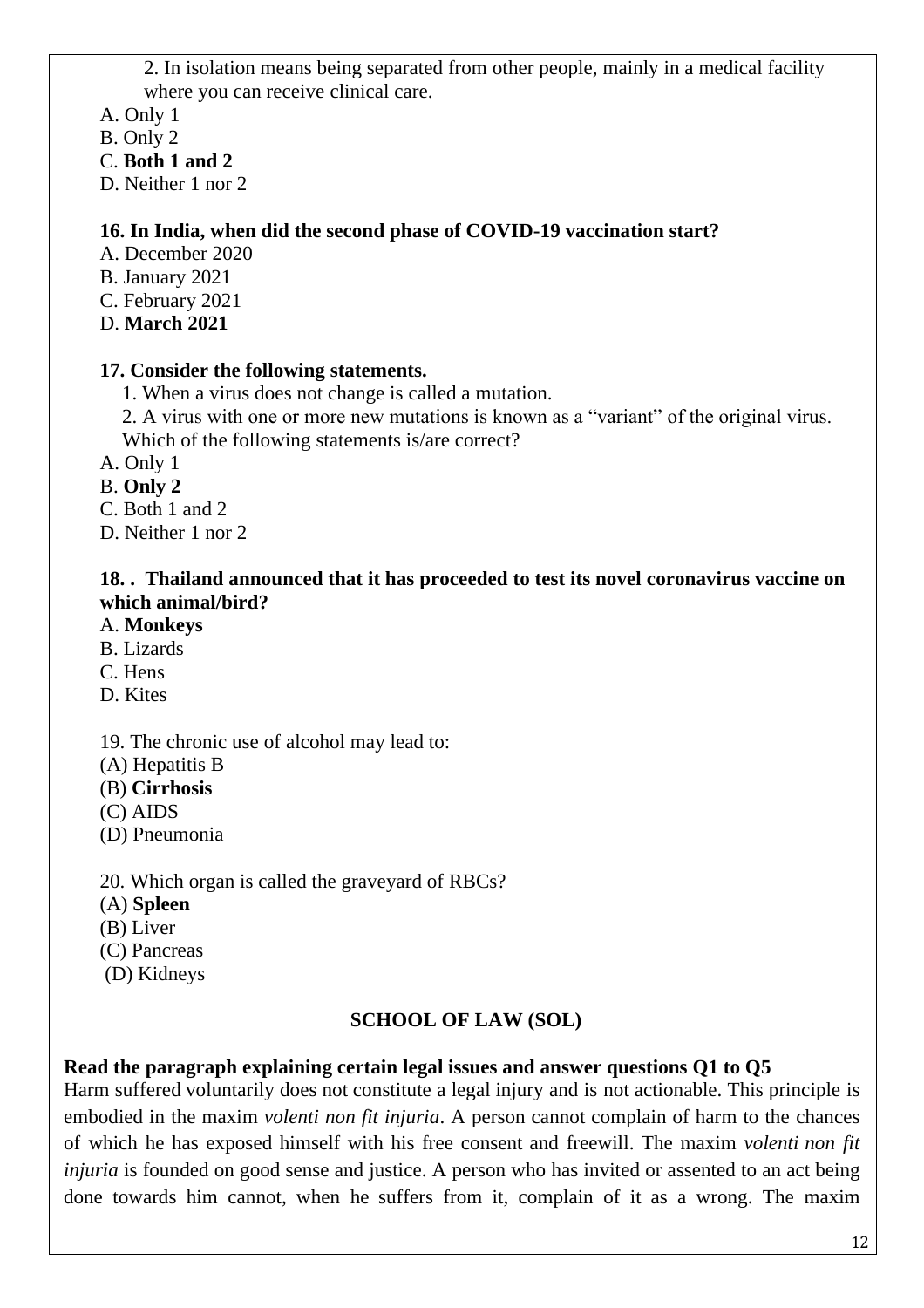presupposes a tortious act by the defendant. The maxim applies, in the first place, to intentional acts which would otherwise be tortious. There are certain limitations to the application of this maxim:

(i) It is no answer to a claim made by a workman against his employer for injury caused through a breach by the employer of a duty imposed upon him by a statute. But where the negligence or breach of statutory duty is on the part of an employee of the plaintiff who knowingly accepts the risk flowing from such breach and the employer-defendant is not guilty of negligence or breach of statutory duty, the defense of *volenti non fit injuria* is available to the defendant.

(ii) Under an exigency caused by the defendant's wrongful misconduct, consciously and deliberately faced a risk, even of death, whether the person endangered is one to whom he owes a duty of protection, as a member of his family, or is a mere stranger to whom he owes no such special duty. The rescuer will not be deprived of his remedy merely because the risk which he runs is not the same as that run by the person whom he rescues. But where there is no need to take any risk, the person suffering harm in doing so cannot recover.

(iii) To cover a case of negligence the defense on the basis of the maxim must be based on implied agreement whether amounting to contract or not. The defense is available only when the plaintiff freely and voluntarily, with full knowledge of the nature and extent of the risk impliedly agreed to incur it and to waive any claim for injury. But when the plaintiff has no choice or when the notice is given at a stage when it is beyond the ability of the plaintiff to make a choice there can be no implied agreement and the defense on the basis of the maxim must fail.

(iv) The maxim will also not apply when the act relied upon is done because of the psychological condition which the defendant's breach of duty had induced.

- 1. Mr. A was the owner of a car and he had a driver- Mr. D. On January 19, 2021, Mr. A andMr. D were travelling in their car wherein Mr. A got down at a restaurant and told Mr. D to take the car back to Mr. A's bungalow. Mr. D was filling the petrol tank of the car, and two strangers- Mr. B and Mr. C took a lift from Mr. D in his car. The car went ahead and the rightside front wheel of the car flew away, the car toppled and Mr. D and Mr. C were thrown out. Mr. C sustained severe injuries and ultimately died due to those injuries on January 20, 2021. Mr. B and legal representatives of Mr. C claimed compensation from Mr. A and Mr. D.
	- (A) Mr. D will be liable to pay the compensation.
	- **(B)** *Volenti non fit injuria* **will be applicable and no compensation can be claimed.**
	- (C) *Volenti non fit injuria* will not be applicable and compensation can be claimed.
	- (D) Mr. A and Mr. D both will be liable to pay the compensation.
- 2. Rama was a spectator at a motorcar race being held on a track owned by the defendant company. During the race, there was a collision between two cars; one of the cars was thrown among the spectators, thereby injuring Rama severely. Which of the following statements is correct?
	- **(A) Rama impliedly took the risk of such injury, the danger being inherent in the sport, whichany spectator could foresee, the defendant was not liable.**
	- (B) It was negligence on the part of defendant and *volenti non fit injuria* will be applicable.
	- (C) Rama did not take the risk of such injury, and she only consented to watching therace and hence the defendant was liable.
	- (D) Rama was negligent and hence she suffered injuries.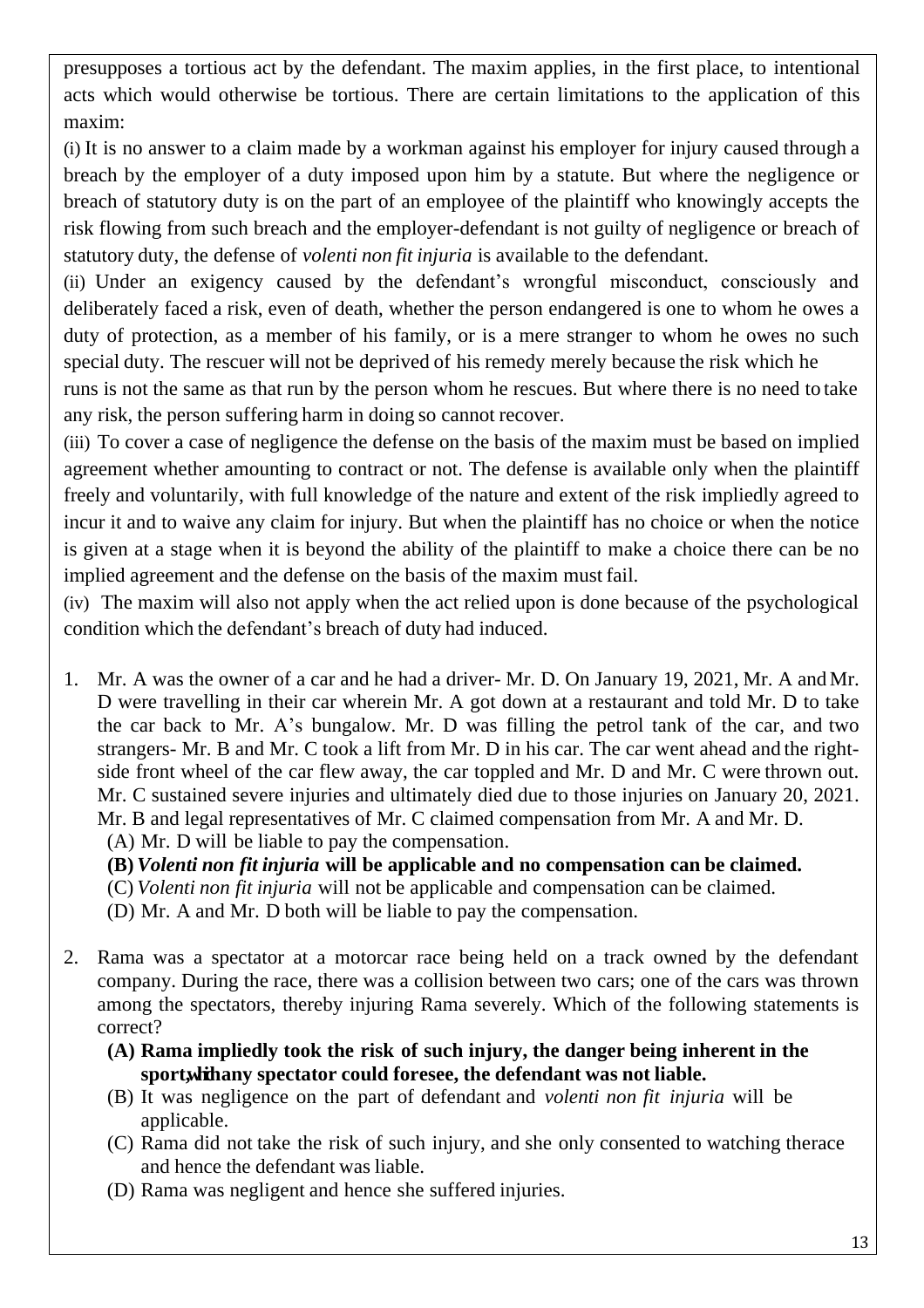#### 3. Which of the following is correct about consent in *volenti non fit injuria*?

- **(A) Knowledge of the risk does not always amount to consent.**
- (B) Knowledge of a risk does not precede consent.
- (C) Knowledge of the risk always amounts to consent.
- (D) Mere perception of the existence of danger amounts to consent.
- 4. Lily had placed spring guns in a wood on her ground for the protection of the garden. Karan, with full knowledge that there were spring guns somewhere in the wood, trespassed on the land of Lily and was injured. Which of the following statements is correct?
	- (A) Lily will be liable to pay compensation to Karan.
	- (B) Lily has not committed a tort against Karan by exceeding her right of private defense.
	- (C) Karan's case does not fall within *volenti non fit injuria*.
	- **(D) Karan had knowledge of the spring guns and willfully courted the danger himself.**
- 5. Which of the following is not an element to claim the defense of *volenti non fit Injuria*?
	- (A) Prior knowledge of the plaintiff about the risk involved.
	- (B) Free consent.
	- **(C) Plaintiff is compelled to agree to a risk by the defendant.**
	- (D) Voluntary acceptance of the risk by the plaintiff.

#### **Read the paragraph explaining certain legal issues and answer questions Q6 to Q9**

It is essential to the creation of a contract that both parties should agree to the same thing in the same sense. Mutual consent, which should also be a free consent, is the *sine qua non* of a valid agreement and one of its essential elements is that a thing is understood in the same sense by a party as is understood by the other. Not only consent, but free consent is provided in Section 10 of the Indian Contract Act, 1872 to be necessary to the complete validity of a contract. Consent is free when it works without obstacles to impede its exercise. Where there is no consent or no real and certain object of consent, there can be no contract at all. Where there is consent, but not free consent, there is generally a contract voidable at the option of the party whose consent was not free. A general averment that consent was not freely obtained is not enough, and it is necessary to set up one of the vitiating elements such as fraud which includes, false assertion, active concealment, promise without intention of performing it, any other deceptive act, or any act declared as fraudulent. In order to constitute fraud, the act should have been done by the party to the contract, or by any other person with his connivance, or by his agent and with intent to deceive the other party thereto or his agent, or to induce him to enter into the contract. There is no duty upon parties to speak about facts likely to affect the other party's consent to the contract and mere silence does not amount to fraud, unless the circumstances of the case show that there is duty to speak, or silence is, in itself equivalent to speech. On the other hand, misrepresentation falls into three categories: (i) a statement of fact, which if false, would be misrepresentation if the maker believes it to be true, but which is not justified by the information he possesses; (ii) any breach of duty which gains an advantage to the person committing it by misleading another to his prejudice, there being no intention to deceive; and (iii) causing a party to an agreement to make a mistake as to the substance of the thing which is the subject of the agreement, even though done innocently.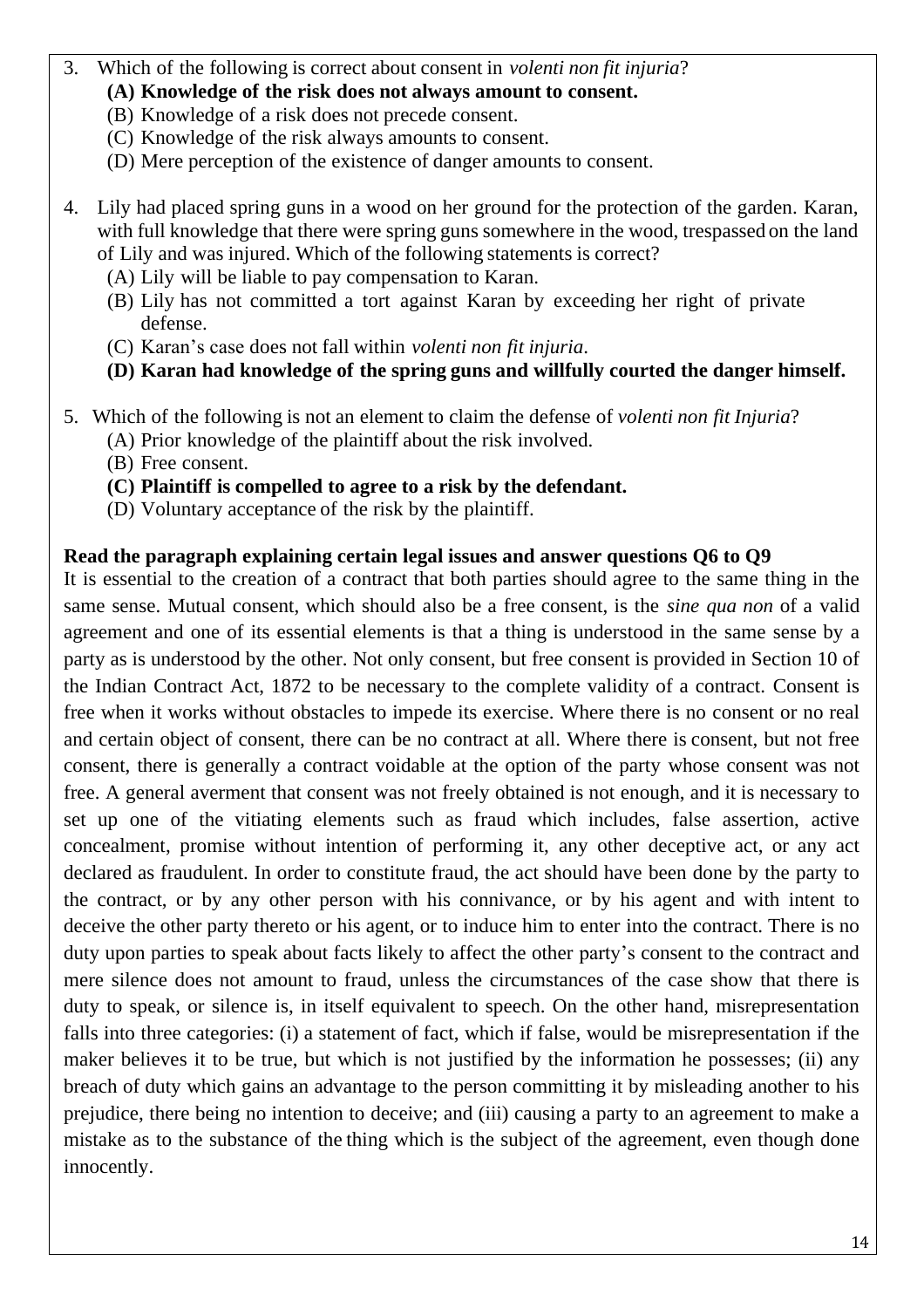- 6. Which of the following statements correctly depicts the essentials of misrepresentation?
	- **(A) A misrepresentation is a positive statement of fact, which is made or adopted by a party to a contract and is untrue.**
	- (B) Misrepresentation and false representation do not mean the same.
	- (C) If one party has induced the other to enter into a contract by misrepresenting, though innocently, any material fact especially within his own knowledge, the party misled cannot avoid the contract.
	- (D) A misrepresentation is a negative statement of fact, which is made or adopted by a party to a contract and is true.

#### **7. Consider the statements given below and answer which one correctly describes a fraudulent act.**

- (I) The expression fraud means an intention to deceive, whether it isfrom any expectationof advantage to the party himself or from ill will towards the other is immaterial.
- (II) A fraud is an act of deliberate deception with the design of securing something by taking an unfair advantage of another. It is a deception to gain from another's loss.
- (III) Fraud arises out of deliberate active role of representation about a fact.
	- (A) (I), (II) are correct.
	- (B) (I) Correct.
	- (C) **(I), (II), (III) are correct.**
- (D) (I) And (II) are correct but (III) is incorrect.
- 8. Which of the following statements is correct?
	- a. Fraud is an innocent wrong whereas misrepresentation is an intentional wrong.
	- **b. The principal difference between fraud and misrepresentation is that in the former, the person making the suggestion does not believe it to be true and, in the latter, he believes it to be true.**
	- c. In fraud and misrepresentation both, it is not a misstatement of fact which misleads the promise.
	- d. Fraud and misrepresentation both are innocent wrongs.
- 9. Mr. A sells a car to Mr. Y, his childhood friend with a knowledge that the car is defective. Before buying the car, Mr. Y says to Mr. A, "If you do not deny it, I shall assume that the car is perfect". Mr. A says nothing. In light of the statement, decide the liability of Mr. A.
	- a. A's silence is equivalent to speech and hence a misrepresentation.
	- b. A is not liable for fraud, but liable for misrepresentation.
	- c. A is liable for fraud and misrepresentation both.
	- **d. A's silence is equivalent to speech and hence a fraud.**
- 10.In which of the following statements will a contract not be voidable at the option of a party?
	- a. When a party takes consent by fraud.
	- b. When a party takes consent by misrepresentation.
	- c. A contract entered by fraud and misrepresentation is neither void nor voidable.
	- **d. When silence amounts to fraud, but the other party whose consent was taken had discovered the truth or had the means of discovering the truth with ordinary diligence.**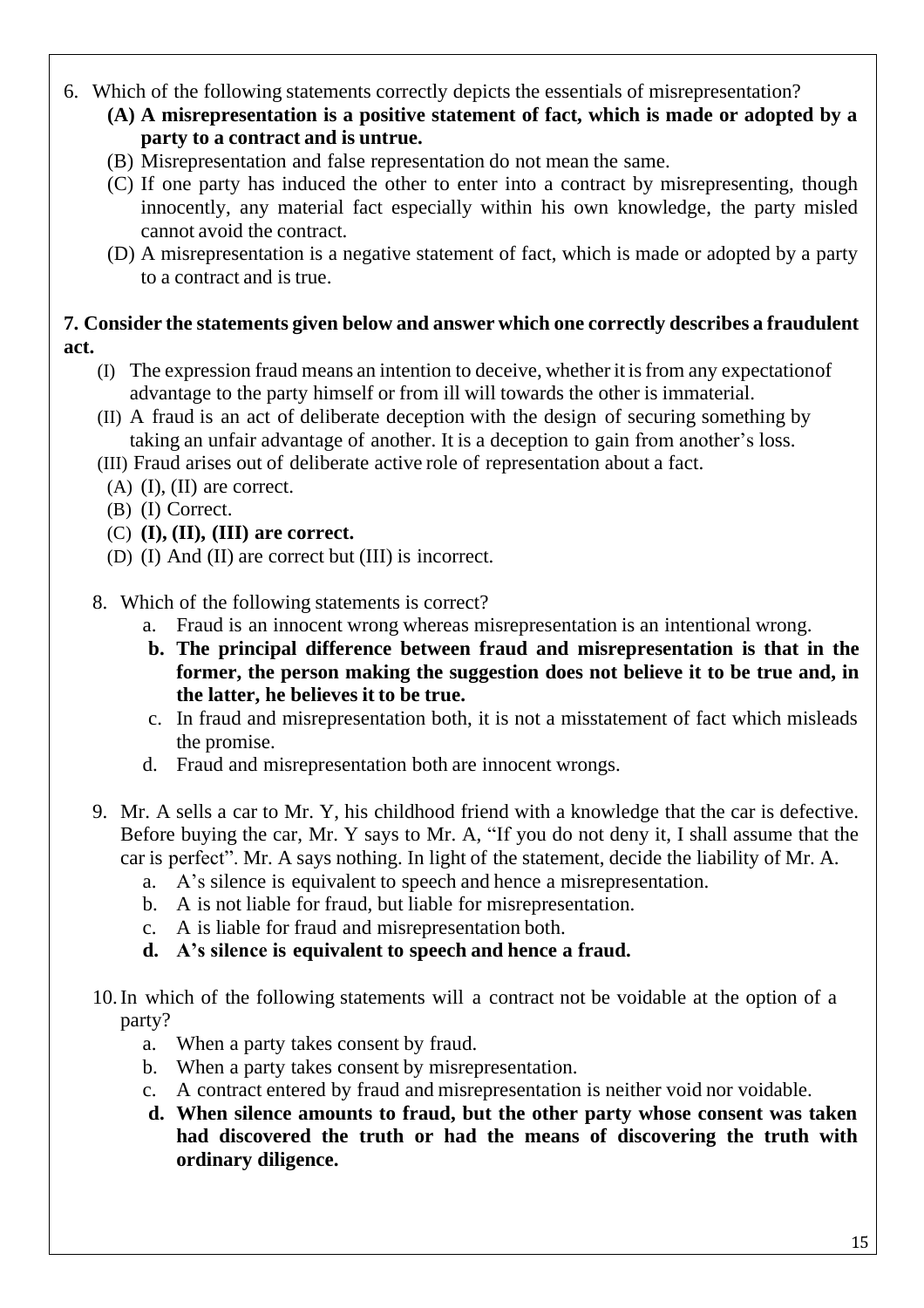#### **Read the paragraph explaining certain legal issues and answer questions Q11 to Q15**

Section 4 of the Indian Contract Act, 1872 reads as follows:

Communication when complete - The communication of a proposal is complete when it comes to the knowledge of the person to whom it is made.

The communication of an acceptance is complete, - as against the proposer, when it is put in a course of transmission to him so as to be out of the power of the acceptor; as against the acceptor, when it comes to the knowledge of the proposer. Thus, the provision makes no difference in the position of the offeror. The offeror becomes bound when a properly addressed and adequately stamped letter of acceptance is posted. The acceptor does not become bound by merely posting his acceptance. He becomes bound only when his acceptance comes to the knowledge of the proposer. The contract is concluded at the place from where the proposal is accepted and communication of acceptance is dispatched, i.e., the address at which the proposal was sent. The court at that place would have jurisdiction to entertain a cause of action under the contract. This rule, that the communication of an acceptance is complete as against the proposer when the letter is posted, is probably intended to apply only when the parties are at a distance and they communicate by post. "Where, however, the parties are in each other's presence or, though separated in space", they are in direct communication, as, for example, by telephone, no contract will arise until the offeror receives the notification of acceptance.

- 11.'S' wanted to purchase shares of a company and communicated his offer to buy shares on March 1, 2021. A letter of allotment of shares addressed to 'S', which is an acceptance of the offer to purchase shares, was posted by the company on March 10, 2021, but the letter never reached 'S' and was lost in transit. In the given situation, which of the following statements is true?
	- a. Communication of acceptance is not complete as against 'S' and hence, there is no valid contract between 'S' and the company.
	- **b. Communication of acceptance is complete as against 'S' however not complete asagainst the company.**
	- c. Communication of acceptance is complete as against the company however not complete as against 'S'.
	- d. Communication of acceptance is complete against both 'S' as well as the company.
- 12. 'A', who is in Mumbai, makes an offer for supply of goods to 'B', who is in Delhi, *via* a mobile phone call. During the same call, A's offer is absolutely and unconditionally accepted by 'B'. According to the terms agreed between 'A' and 'B', goods are to be supplied at Pune and payment is to be made electronically. In the given situation, where is the contract concluded?
	- a. Neither Mumbai, Delhi nor Pune as it is a telephonic contract
	- b. Pune
	- c. Delhi
	- **d. Mumbai**
- 13.'X', who is in Gandhinagar, makes an offer for sale of second-hand luxury car to 'Y', who is Jammu, *via* an e-mail sent on January 15, 2021 at 2:03 pm. X's offer is absolutely and unconditionally accepted by 'Y' *via* an e-mail sent on January 15, 2021 at 4:04 pm. 'X' reads the e-mail communicating acceptance on January 15, 2021 at 7:05 pm. In the given situation, when is the contract concluded?
	- **a. As against 'X', on January 15, 2021 at 4:04 pm and as against 'Y', on January 15,2021 at 7:05 p.m.**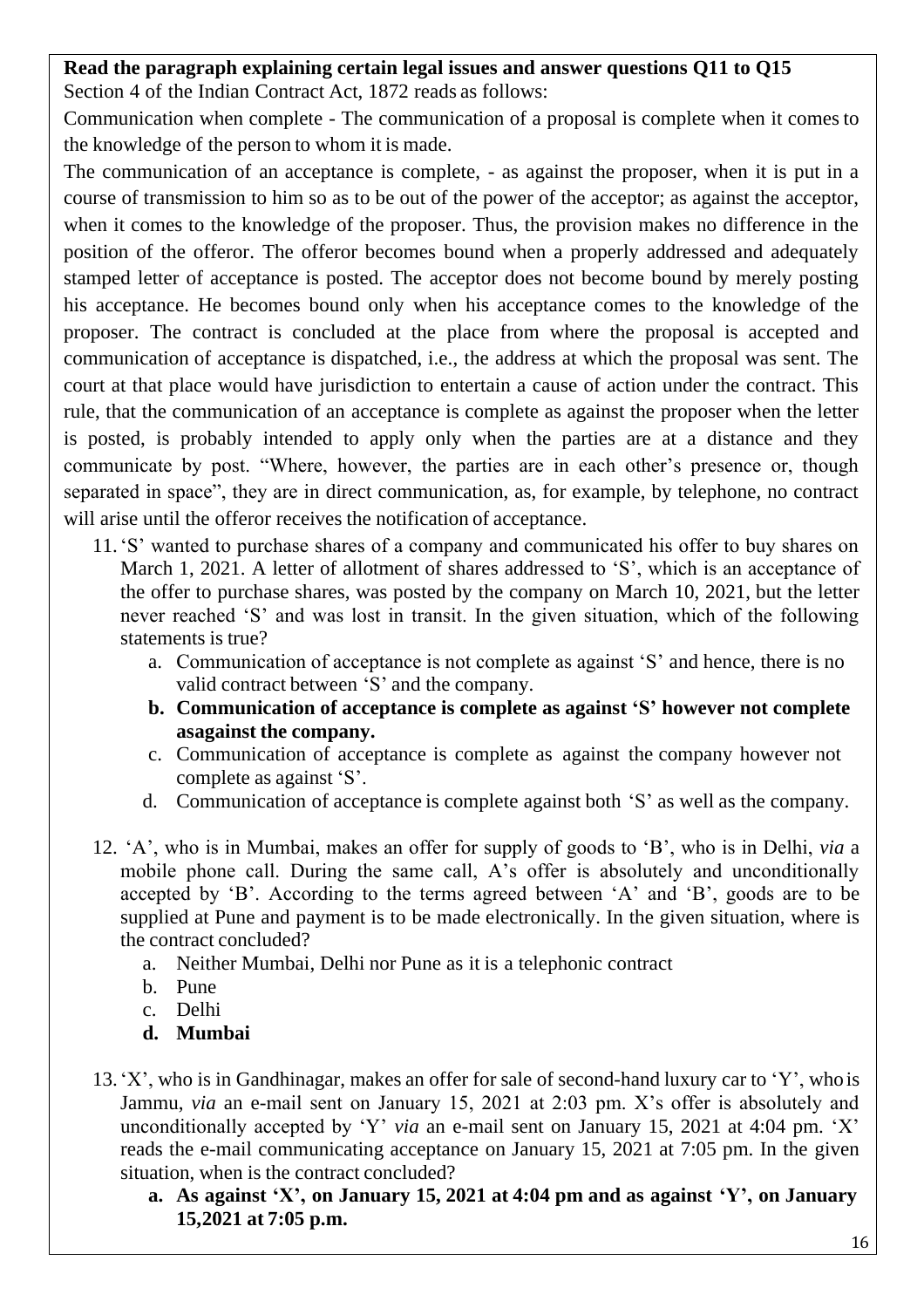- b. As against 'Y', on January 15, 2021 at 4:04 pm and as against 'X', on January 15, 2021 at 7:05 p.m.
- c. January 15, 2021 at 4:04 p.m.
- d. January 15, 2021 at 7:05 p.m.
- 14. 'X', who is in Agra, makes an offer for sale of second-hand luxury car to 'Y', who is Jammu, *via* an e-mail sent on January 15, 2021 at 2:03 pm. However, the e-mail did not reach 'Y' due to some technical error at the server, which is located in Delhi. Thereafter, 'X' makes a mobile phone call to 'Y' on January 15, 2021 at 4:04 pm and makes him the same offer as was made in the e-mail. In the same mobile phone call, 'Y' absolutely and unconditionally accepts the offer at 4:10 pm. In the given situation, where is the contract concluded?
	- a. Delhi
	- b. Jammu
	- **c. Agra**
	- d. Neither Delhi, Jammu nor Agra as it is an electronic contract.
- 15. "When the words of acceptance are spoken into the telephone, they are put into the course of transmission to the offerer so as to be beyond the power of the acceptor. The acceptor cannot recall them." In light of the given proposition, which of the following statements is/are true?
- I. The communication being instantaneous, the contract immediately arises.
- II. The communication being instantaneous, the communication of acceptance is immediately complete as against the proposer as well as the acceptor.
- III. The communication being non-instantaneous, the communication of acceptance is complete as against the acceptor when the words of acceptance are spoken into the telephone.
- IV. The communication being non-instantaneous, the communication of acceptance is complete as against the proposer when the words of acceptance are spoken into the telephone.
	- (A) Only I
	- (B) **I and II**
	- (C) III and IV
	- (D) Only II

## **Read the paragraph explaining certain legal issues and answer questions Q16 to Q20**

It is a well-settled principle of contract law that parties cannot by contract exclude the jurisdiction of all courts. Such a contract would constitute an agreement in restraint of legal proceedings and contravene Section 28 of the Indian Contract Act, 1872. However, where parties to a contract confer jurisdiction on one amongst multiple courts having proper jurisdiction, to the exclusion of all other courts, the parties cannot be said to have ousted the jurisdiction of all courts. Such a contract is valid and will bind the parties to a civil action.

Section 28. Agreements in restraint of legal proceedings, void-Every agreement, -

(a) by which any party thereto is restricted absolutely from enforcing his rights under or in respect of any contract, by the usual legal proceedings in the ordinary tribunals, or which limits the time within which he may thus enforce his rights; or

(b) which extinguishes the rights of any party thereto, or discharges any party thereto, from any liability, under or in respect of any contract on the expiry of a specified period so as to restrict any party from enforcing his rights, is void to the extent.

Parties cannot by agreement confer jurisdiction on a court, which lacks the jurisdiction to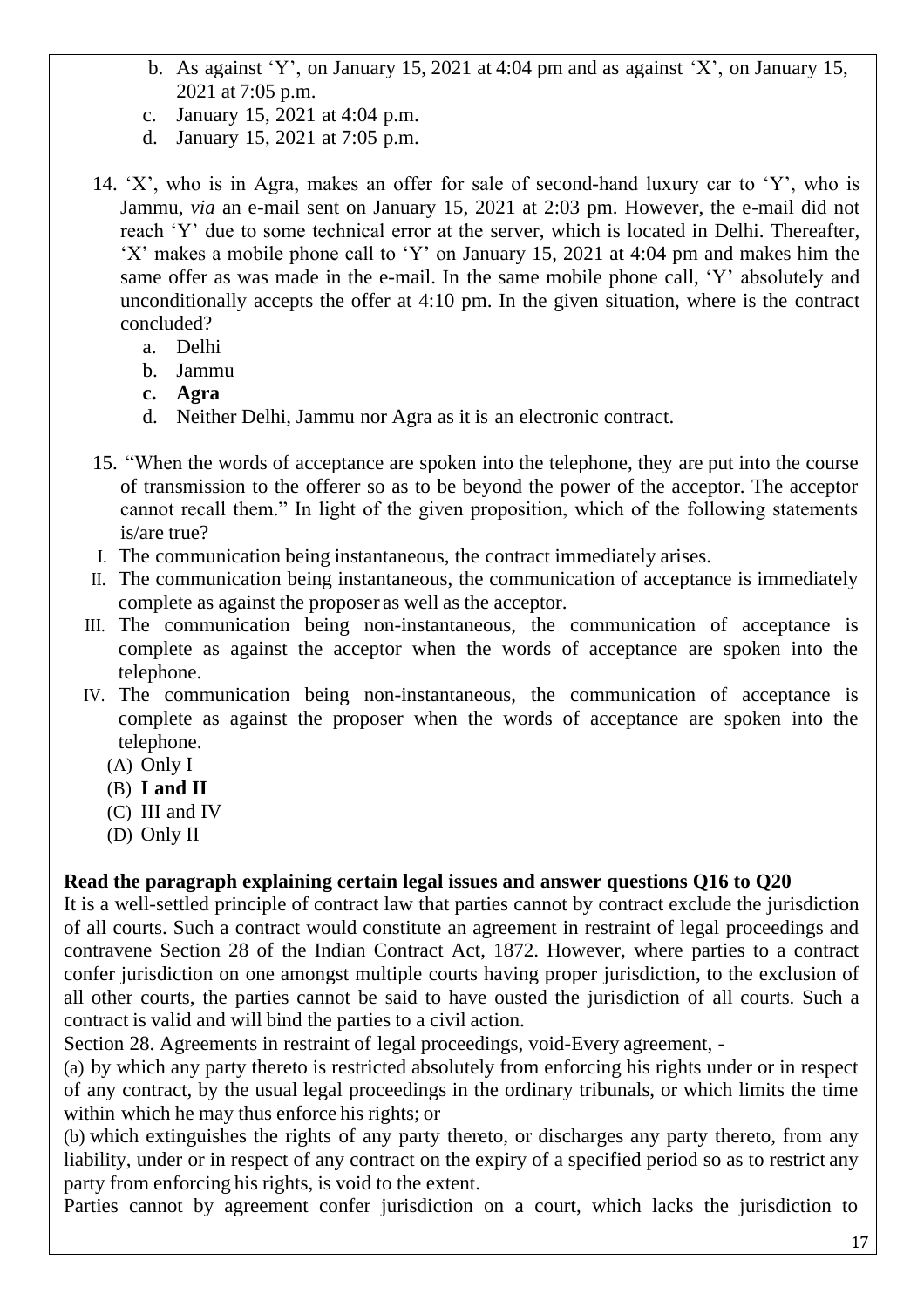adjudicate. But where several courts would have jurisdiction to try the subject matter of the dispute, they can stipulate that a suit be brought exclusively before one of the several courts, to the exclusion of the others.

- 16.'A', a resident of Mumbai, and 'B', a resident of Delhi, enter into an agreement for sale and supply of goods. The transaction takes place partly in Mumbai and partly in Delhi. There is a clause in the agreement that stipulates that in the event of a dispute between 'A' and 'B', the courts in Kolkata would have exclusive jurisdiction to decide the dispute. 'A' and 'B' agreed to the said clause in order to avoid dispute over choice between the two proper places of jurisdiction- Mumbai and Delhi. In the given situation, which of the following statements is true?
	- **a. The clause relating to jurisdiction is in restraint of legal proceedings.**
	- b. The clause relating to jurisdiction is not in restraint of legal proceedings.
	- c. The clause relating to jurisdiction is valid, as 'A and B' have mutually agreed to the same.
	- d. The clause relating to jurisdiction is valid as its object is lawful.
- 17. 'A', a resident of Chennai, and 'B', a resident of Bengaluru, enter into an agreement for sale and supply of goods. The transaction takes place partly in Chennai and partly in Bengaluru. There is a clause in the agreement, which stipulates that in the event of a dispute between 'A', and 'B', the courts in Chennai would have exclusive jurisdiction to decide the dispute. 'A' and 'B' agreed to the said clause in order to avoid dispute over choice between the two proper places of jurisdiction- Chennai and Bengaluru. In the given situation, which of the following statements is true?
	- a. The clause relating to jurisdiction is in restraint of legal proceedings.
	- b. The clause relating to jurisdiction is void.
	- c. The clause relating to jurisdiction is valid, as 'A and B' have mutually agreed to the same.
	- **d. The clause relating to jurisdiction is valid as courts in Chennai have jurisdiction to decide the dispute.**
- 18. 'A', a resident of Agra, and 'B', a resident of Bhubaneswar, enter into an agreement for sale and supply of goods. The transaction takes place partly in Agra and partly in Bhubaneswar. There is a clause in the agreement which stipulates that in the event of a dispute between 'A' and 'B', neither of them can approach the court of law or take recourseto any alternative dispute resolution mechanism to settle the dispute. In the given situation, which of the following statements is true?
	- **a. The clause relating to jurisdiction is not valid as it is in restraint of legal proceedings.**
	- b. The clause relating to jurisdiction is not valid as the clause is vague and ambiguous.
	- c. The clause relating to jurisdiction is valid, as they have not restricted the choice of either party regarding choice of jurisdiction.
	- d. The clause relating to jurisdiction is valid, as no court's has been ousted by the clause.

19. 'A', a resident of Ahmedabad, and 'B', a resident of Ranchi, enter into an agreement for sale and supply of goods. The transaction takes place partly in Ahmedabad and partly in Ranchi. Clause 6 of the agreement stipulates that in the event of a dispute arising between 'A' and 'B' within six months of the entering into contract, they can approach a court in either Ahmedabad or Ranchi (as both are proper places of jurisdiction), or take recourse to any alternative dispute resolution mechanism to settle the dispute. Clause 7 of the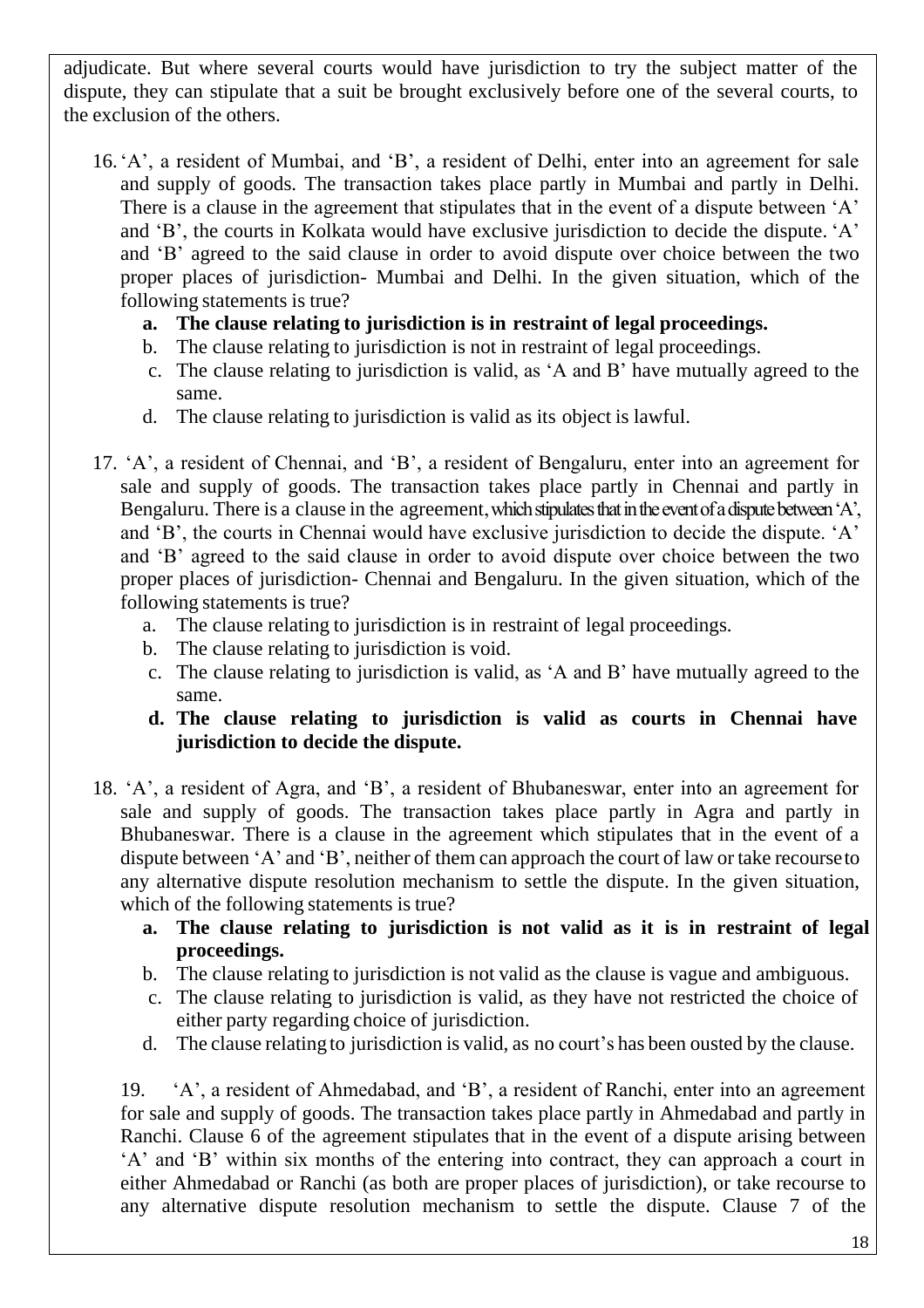agreement stipulates that in the event of a dispute arising between 'A' and 'B' after the expiry of six months of entering into contract, the courts in Chennai would have exclusive jurisdiction to decide the dispute. In the given situation, which of the following statementsis true?

- a. Clause 6 is void and Clause 7 is valid.
- b. Clause 6 is valid and Clause 7 is void.
- c. Both Clause 6 and Clause 7 are valid.
- **d. Both Clause 6 and Clause 7 are void.**

20. According to the given passage, which of the following statements is true?

- a. Parties cannot by contract make a choice of jurisdiction.
- **b. Parties cannot by contract exclude the jurisdiction of all courts.**
- c. Parties can by contract confer jurisdiction on any court.
- d. Parties can by contract extinguish their rights under any contract.

# **School of Management (SOM – BBA & B.Com)**

Widespread media coverage tells us today of a new drug that "halts" Alzheimer's symptoms "for three years." The news is based on a press release issued yesterday that highlighted positive early results of research into the use of intravenous immunoglobulin to treat Alzheimer's disease.

Intravenous immunoglobulin (IVIG) is a medication made by harvesting antibodies from donated blood. It is currently used to treat severe forms of infection and a number of autoimmune conditions (where the immune system attacks healthy tissue).

The idea behind using IVIG to treat Alzheimer's disease is that it could encourage the immune system to "attack" abnormal clumps of protein (amyloid plaques) that can develop in the brains of people with Alzheimer's disease.

Some media coverage of the press release was inaccurate. The Daily Express tells us there is a "pill to beat Alzheimer's" when IVIG is actually given by injection into a blood vessel. The Daily Mail describes it as a "new vaccine," which is technically incorrect as it implies only one

injection needs to be given when in fact IVIG was injected every two weeks.

Once past the somewhat misleading headlines, most coverage does mention that it may be 10 years before this drug can be available, if it passes further scrutiny. IVIG can also be very expensive to manufacture, so this may limit its availability through the national health service.

Limited conclusions can be drawn from this research as it is in its early stage, was conducted on a small number of people, and was not peer-reviewed. Larger studies that compare IVIG to other existing treatments for Alzheimer's disease are required to determine how safe and effective the drug is.

1. Which of the following would be the most fitting title to this passage?

a. New Drug to Combat Alzheimer's to Be Released on the Market

- b. Alzheimer's Cure a Complete Fabrication
- c. Miracle Pill for Alzheimer's Has Patients Hopeful

d. Weakened Immune Systems of Patients to Blame for Alzheimer's

#### e. **Reports of Potential Breakthrough Alzheimer's Treatment both Premature and Misinformed**

*2.* The author's attitude about the medication being studied to treat Alzheimer's would be best described as:

#### a. **Skeptical**

b. Ambivalent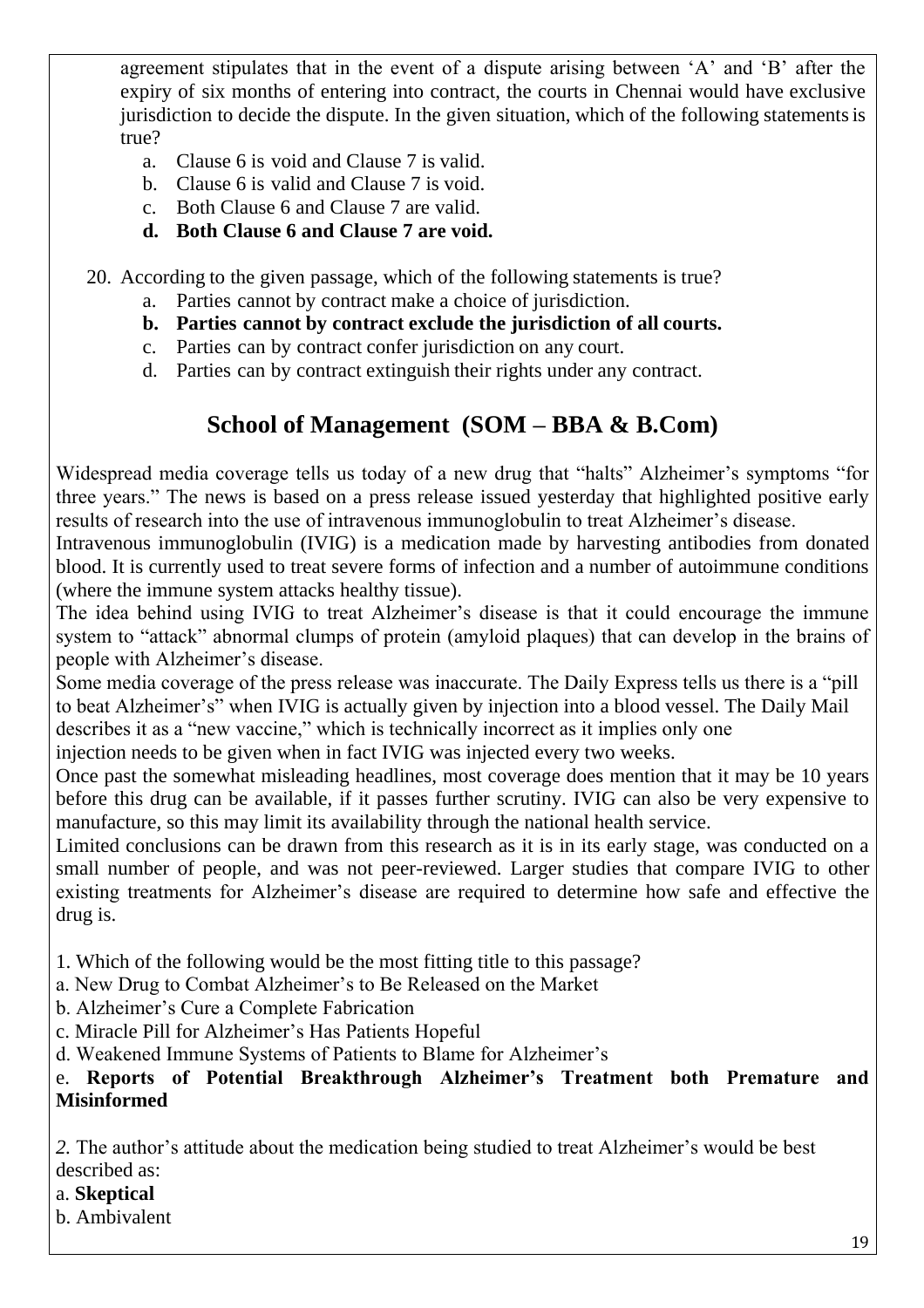- c. Stoic
- d. Enthusiastic
- e. Cantankerous
- 3. According to the passage, all of the following are true about IVIG EXCEPT:
- a. IVIG will be administered by injection.
- b. IVIG will encourage the immune system to fight proteins in the brain.
- **c. IVIG can be defined as a vaccine.**
- d. IVIG may not be available for 10 years or more.
- e. IVIG may not be cost-efficient to produce.
- 4. Which of the following would best describe the purpose of the fourth paragraph?
- a. It refutes an argument presented by others in the medical field.
- b. It provides an objective approach that has been expounded upon by many.
- **c. It serves to introduce the author's misgivings about the media**.
- d. It denounces the accuracy of a study.
- e. It combines the background information with the opinions of different medical professionals.
- 5. Which of the following statements is the author most likely to agree with?

## **a. Exciting new medical breakthroughs regarding the treatment of Alzheimer's could be around the corner, but it is unknown how long the road ahead is.**

- b. The use of IVIG should be introduced to senile mice before it is used to treat people.
- c. Research dedicated to a drug that doesn't attack abnormal clumps but rather coaxes them should be paramount for any scientists involved in this study.
- d. The media have a tendency to deliver misleading information to the public because sensationalism sells.
- e. A national healthcare system could introduce medications to people with Alzheimer's who couldn't afford it otherwise.
- 6. Name the financial institution, which has launched 'green' bond fund for central banks to promote green finance.
- **A. Bank for International Settlements**
- B. World Bank
- C. International Monetary Fund
- D. Asian Development Bank

7. Which Indian organistion has discovered 30 reels of unedited footage on Mahatma Gandhi?

- A. NITI Aayog
- B. NFDC
- **C. NFAI**
- D. Fox Star Studios

8. Which of the following is planning to invest in technology start-ups in India?

- A. Google Alphabet
- **B. Facebook**
- C. Apple
- D. Intel Corp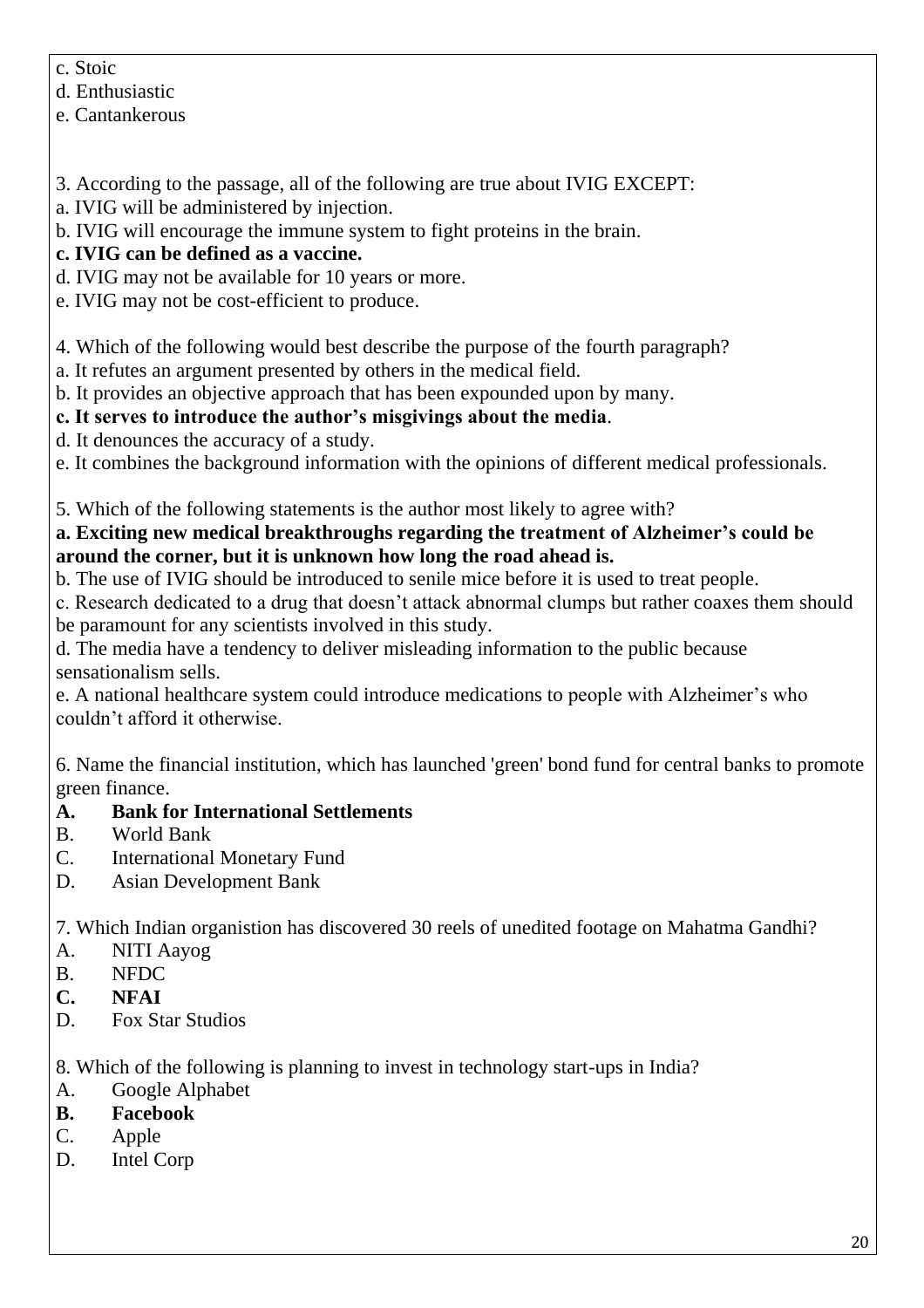9. Which of the following topped in the WPP-Kantar Brand Z Top 75 Most Valuable Indian Brands?

- A. ICICI Bank
- **B. HDFC Bank**
- C. LIC
- D. State Bank of India

10. Airtel Payments Bank partners with which of the Insurance Company to offer unique Mosquito Diseases Protection Policy (MDPP) to protect against mosquito-borne diseases?

- A. ICICI Lombard
- **B. HDFC ERGO**
- C. Royal Sundaram General Insurance
- D. Apollo Munich Health Insurance

11. With which of the following company SBI Life Insurance signs corporate agency agreement to provide SBI Life's range of products to its customers?

- A. Bajaj Finserv
- **B. Repco Home Finance**
- C. LIC Housing Finance
- D. PNB Housing Finance Limited

12. According to the COVID-19 and Tourism: Assessing the Economic Consequences published by UNCTAD the World Tourism sector could lose how much money?

- **A. 1.2 trillion USD**
- B. 2.2 trillion USD
- C. 3.2 trillion USD
- D. 4.2 trillion USD

13. Which organization has signed a MoU with New Jersey City University (NJCU) and Choose New Jersey for the purpose of promoting technology and technology-based investment exchanges between India and New Jersey?

- A. Confederation of Indian Industry(CII)
- B. Data Security Council of India(DSCI)
- C. NASSCOM
- **D. TIE Mumbai**

14. Which of the following company has signed its co-origination loan agreement with the Bank of Maharashtra?

- A. Tata Capital
- B. Reliance Capital
- **C. Paisalo Digital**
- D. Magma Fincorp

15. Which company will close its physical store locations permanently?

- A. IBM
- **B. Microsoft**
- C. Apple
- D. Google